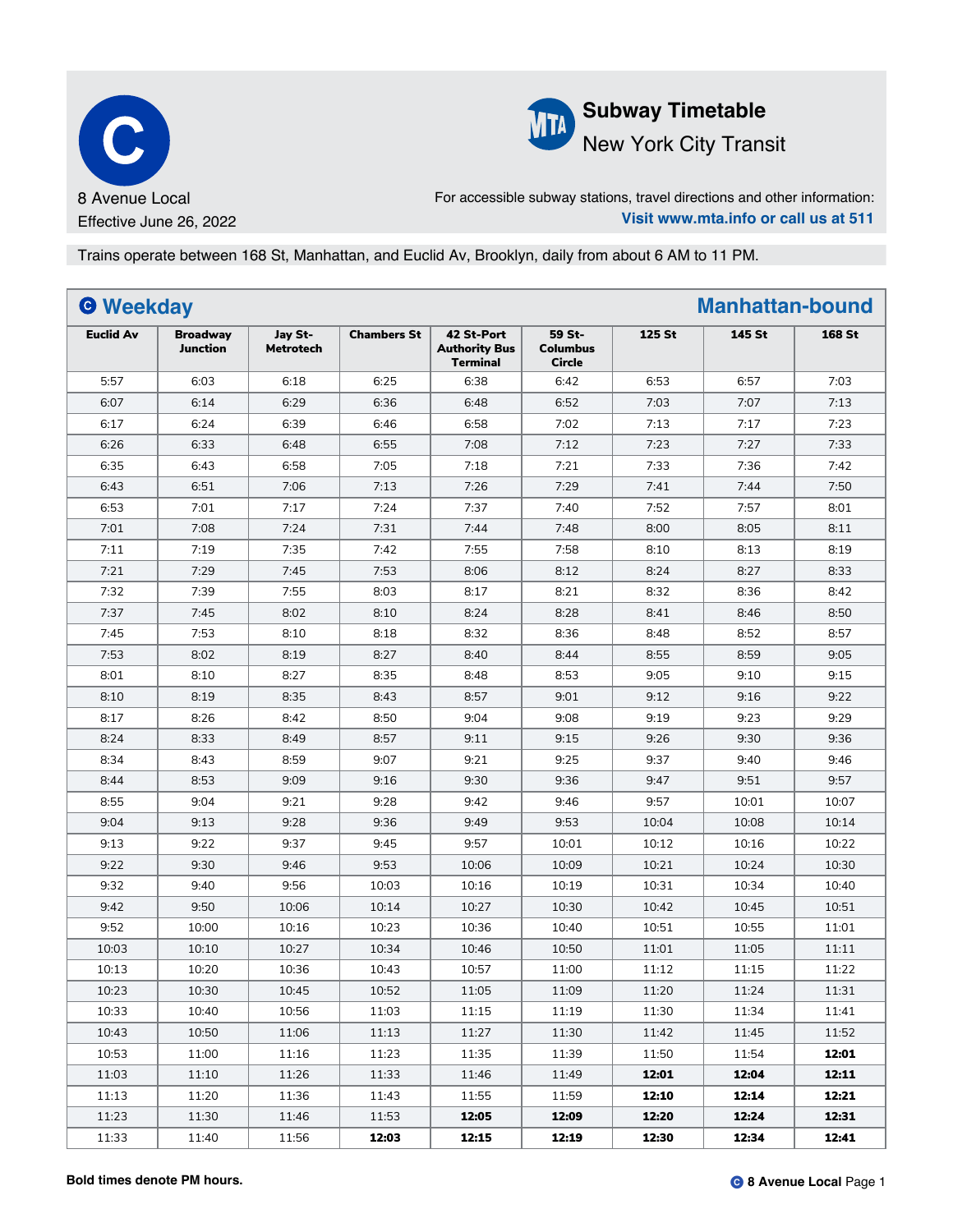| <b>Euclid Av</b> | <b>Broadway</b><br>Junction | Jay St-<br><b>Metrotech</b> | <b>Chambers St</b> | 42 St-Port<br><b>Authority Bus</b><br>Terminal | 59 St-<br><b>Columbus</b><br>Circle | 125 St | 145 St | 168 St |
|------------------|-----------------------------|-----------------------------|--------------------|------------------------------------------------|-------------------------------------|--------|--------|--------|
| 11:43            | 11:50                       | 12:06                       | 12:13              | 12:25                                          | 12:29                               | 12:40  | 12:44  | 12:51  |
| 11:53            | 12:00                       | 12:16                       | 12:23              | 12:35                                          | 12:39                               | 12:50  | 12:54  | 1:01   |
| 12:03            | 12:10                       | 12:26                       | 12:33              | 12:46                                          | 12:49                               | 1:01   | 1:04   | 1:11   |
| 12:13            | 12:20                       | 12:37                       | 12:44              | 12:56                                          | 1:00                                | 1:11   | 1:15   | 1:21   |
| 12:23            | 12:30                       | 12:46                       | 12:53              | 1:05                                           | 1:09                                | 1:20   | 1:24   | 1:31   |
| 12:33            | 12:40                       | 12:57                       | 1:04               | 1:16                                           | 1:20                                | 1:31   | 1:35   | 1:41   |
| 12:43            | 12:50                       | 1:06                        | 1:13               | 1:25                                           | 1:29                                | 1:40   | 1:44   | 1:51   |
| 12:53            | 1:00                        | 1:16                        | 1:23               | 1:35                                           | 1:39                                | 1:50   | 1:54   | 2:01   |
| 1:03             | 1:10                        | 1:28                        | 1:35               | 1:47                                           | 1:51                                | 2:02   | 2:06   | 2:11   |
| 1:13             | 1:20                        | 1:36                        | 1:43               | 1:55                                           | 1:59                                | 2:10   | 2:14   | 2:21   |
| 1:23             | 1:30                        | 1:46                        | 1:53               | 2:05                                           | 2:09                                | 2:20   | 2:24   | 2:31   |
| 1:33             | 1:40                        | 1:56                        | 2:03               | 2:16                                           | 2:19                                | 2:31   | 2:34   | 2:41   |
| 1:43             | 1:50                        | 2:06                        | 2:13               | 2:25                                           | 2:29                                | 2:40   | 2:44   | 2:51   |
| 1:53             | 2:00                        | 2:16                        | 2:23               | 2:35                                           | 2:39                                | 2:50   | 2:54   | 3:01   |
| 2:03             | 2:10                        | 2:28                        | 2:35               | 2:47                                           | 2:51                                | 3:02   | 3:06   | 3:11   |
| 2:13             | 2:20                        | 2:35                        | 2:42               | 2:55                                           | 2:59                                | 3:10   | 3:14   | 3:21   |
| 2:23             | 2:30                        | 2:46                        | 2:53               | 3:06                                           | 3:09                                | 3:21   | 3:24   | 3:31   |
| 2:33             | 2:40                        | 2:58                        | 3:05               | 3:17                                           | 3:21                                | 3:32   | 3:36   | 3:41   |
| 2:43             | 2:50                        | 3:06                        | 3:13               | 3:26                                           | 3:29                                | 3:41   | 3:44   | 3:51   |
| 2:53             | 3:00                        | 3:16                        | 3:23               | 3:35                                           | 3:39                                | 3:50   | 3:54   | 4:01   |
| 3:03             | 3:10                        | 3:28                        | 3:35               | 3:47                                           | 3:51                                | 4:02   | 4:06   | 4:10   |
| 3:13             | 3:20                        | 3:36                        | 3:43               | 3:56                                           | 3:59                                | 4:11   | 4:14   | 4:20   |
| 3:21             | 3:28                        | 3:44                        | 3:51               | 4:04                                           | 4:08                                | 4:19   | 4:23   | 4:29   |
| 3:31             | 3:38                        | 3:55                        | 4:02               | 4:15                                           | 4:19                                | 4:30   | 4:34   | 4:40   |
| 3:42             | 3:49                        | 4:05                        | 4:12               | 4:25                                           | 4:29                                | 4:40   | 4:44   | 4:50   |
| 3:50             | 3:57                        | 4:13                        | 4:20               | 4:34                                           | 4:38                                | 4:50   | 4:53   | 5:00   |
| 4:00             | 4:07                        | 4:22                        | 4:30               | 4:43                                           | 4:47                                | 4:58   | 5:02   | 5:08   |
| 4:11             | 4:18                        | 4:34                        | 4:41               | 4:56                                           | 5:00                                | 5:11   | 5:15   | 5:21   |
| 4:20             | 4:27                        | 4:43                        | 4:50               | 5:04                                           | 5:08                                | 5:20   | 5:23   | 5:30   |
| 4:31             | 4:38                        | 4:55                        | 5:02               | 5:16                                           | 5:20                                | 5:32   | 5:35   | 5:42   |
| 4:41             | 4:48                        | 5:04                        | 5:11               | 5:25                                           | 5:29                                | 5:41   | 5:44   | 5:51   |
| 4:49             | 4:56                        | 5:12                        | 5:19               | 5:33                                           | 5:38                                | 5:49   | 5:53   | 5:59   |
| 5:01             | 5:08                        | 5:23                        | 5:31               | 5:44                                           | 5:48                                | 5:59   | 6:03   | 6:09   |
| 5:11             | 5:18                        | 5:33                        | 5:41               | 5:54                                           | 5:58                                | 6:10   | 6:13   | 6:20   |
| 5:23             | 5:30                        | 5:47                        | 5:54               | 6:06                                           | 6:10                                | 6:22   | 6:25   | 6:30   |
| 5:32             | 5:39                        | 5:54                        | 6:01               | 6:14                                           | 6:19                                | 6:30   | 6:34   | 6:40   |
| 5:42             | 5:49                        | 6:05                        | 6:12               | 6:24                                           | 6:29                                | 6:40   | 6:44   | 6:50   |
| 5:51             | 5:58                        | 6:13                        | 6:20               | 6:32                                           | 6:37                                | 6:50   | 6:53   | 7:00   |
| 6:03             | 6:10                        | 6:27                        | 6:34               | 6:46                                           | 6:49                                | 7:01   | 7:04   | 7:10   |
| 6:13             | 6:20                        | 6:35                        | 6:42               | 6:54                                           | 6:58                                | 7:09   | 7:12   | 7:19   |
| 6:23             | 6:30                        | 6:45                        | 6:52               | 7:04                                           | 7:08                                | 7:19   | 7:22   | 7:29   |
| 6:33             | 6:40                        | 6:56                        | 7:03               | 7:15                                           | 7:19                                | 7:30   | 7:33   | 7:39   |
| 6:43             | 6:50                        | 7:06                        | 7:13               | 7:25                                           | 7:28                                | 7:40   | 7:43   | 7:49   |
| 6:53             | 7:00                        | 7:16                        | 7:23               | 7:35                                           | 7:38                                | 7:50   | 7:53   | 7:59   |
| 7:03             | 7:10                        | 7:25                        | 7:32               | 7:45                                           | 7:48                                | 8:00   | 8:03   | 8:10   |
| 7:13             | 7:20                        | 7:35                        | 7:42               | 7:54                                           | 7:58                                | 8:09   | 8:12   | 8:19   |
| 7:23             | 7:30                        | 7:46                        | 7:53               | 8:06                                           | 8:10                                | 8:21   | 8:24   | 8:31   |
| 7:33             | 7:40                        | 7:56                        | 8:03               | 8:15                                           | 8:18                                | 8:30   | 8:33   | 8:39   |
| 7:43             | 7:50                        | 8:06                        | 8:13               | 8:24                                           | 8:28                                | 8:39   | 8:42   | 8:49   |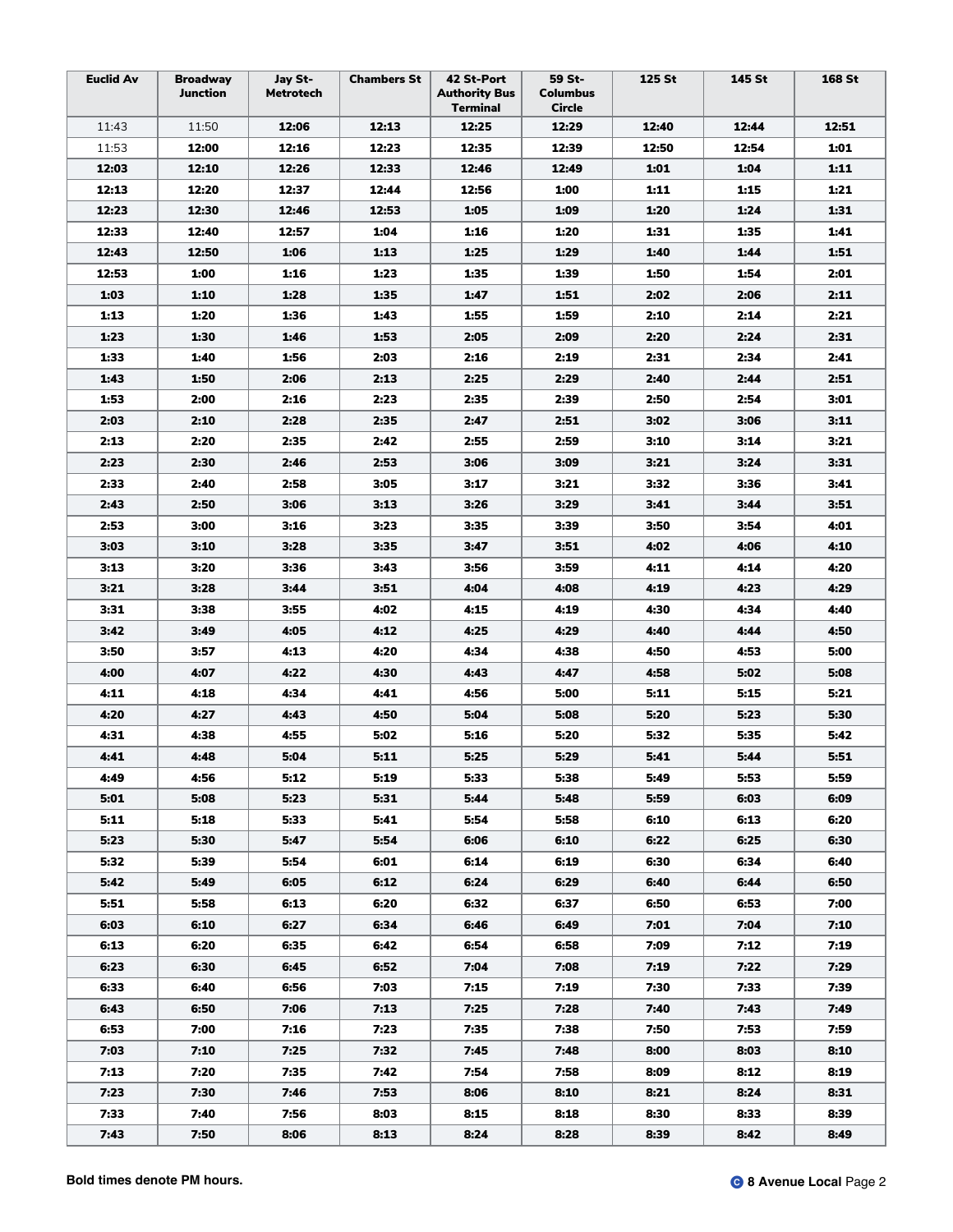| <b>Euclid Av</b> | <b>Broadway</b><br><b>Junction</b> | Jay St-<br><b>Metrotech</b> | <b>Chambers St</b> | 42 St-Port<br><b>Authority Bus</b><br><b>Terminal</b> | 59 St-<br><b>Columbus</b><br><b>Circle</b> | 125 St | <b>145 St</b> | <b>168 St</b> |
|------------------|------------------------------------|-----------------------------|--------------------|-------------------------------------------------------|--------------------------------------------|--------|---------------|---------------|
| 7:51             | 7:58                               | 8:14                        | 8:21               | 8:34                                                  | 8:38                                       | 8:49   | 8:52          | 8:59          |
| 8:03             | 8:10                               | 8:27                        | 8:34               | 8:46                                                  | 8:49                                       | 9:01   | 9:04          | 9:11          |
| 8:13             | 8:20                               | 8:36                        | 8:43               | 8:54                                                  | 8:58                                       | 9:09   | 9:12          | 9:19          |
| 8:23             | 8:30                               | 8:46                        | 8:53               | 9:06                                                  | 9:09                                       | 9:21   | 9:24          | 9:30          |
| 8:33             | 8:40                               | 8:56                        | 9:03               | 9:14                                                  | 9:18                                       | 9:29   | 9:32          | 9:39          |
| 8:44             | 8:50                               | 9:06                        | 9:13               | 9:25                                                  | 9:28                                       | 9:40   | 9:43          | 9:50          |
| 8:54             | 9:00                               | 9:16                        | 9:23               | 9:36                                                  | 9:39                                       | 9:51   | 9:54          | 10:01         |
| 9:05             | 9:12                               | 9:27                        | 9:34               | 9:46                                                  | 9:50                                       | 10:01  | 10:04         | 10:11         |
| 9:19             | 9:25                               | 9:40                        | 9:47               | 9:58                                                  | 10:02                                      | 10:13  | 10:16         | 10:23         |
| 9:30             | 9:37                               | 9:51                        | 9:58               | 10:10                                                 | 10:14                                      | 10:25  | 10:28         | 10:35         |
| 9:43             | 9:49                               | 10:04                       | 10:11              | 10:22                                                 | 10:26                                      | 10:37  | 10:40         | 10:47         |
| 9:55             | 10:01                              | 10:16                       | 10:23              | 10:34                                                 | 10:38                                      | 10:49  | 10:52         | 10:59         |
| 10:07            | 10:13                              | 10:28                       | 10:35              | 10:46                                                 | 10:50                                      | 11:01  | 11:04         | 11:11         |
| 10:18            | 10:25                              | 10:39                       | 10:46              | 10:58                                                 | 11:02                                      | 11:13  | 11:16         | 11:23         |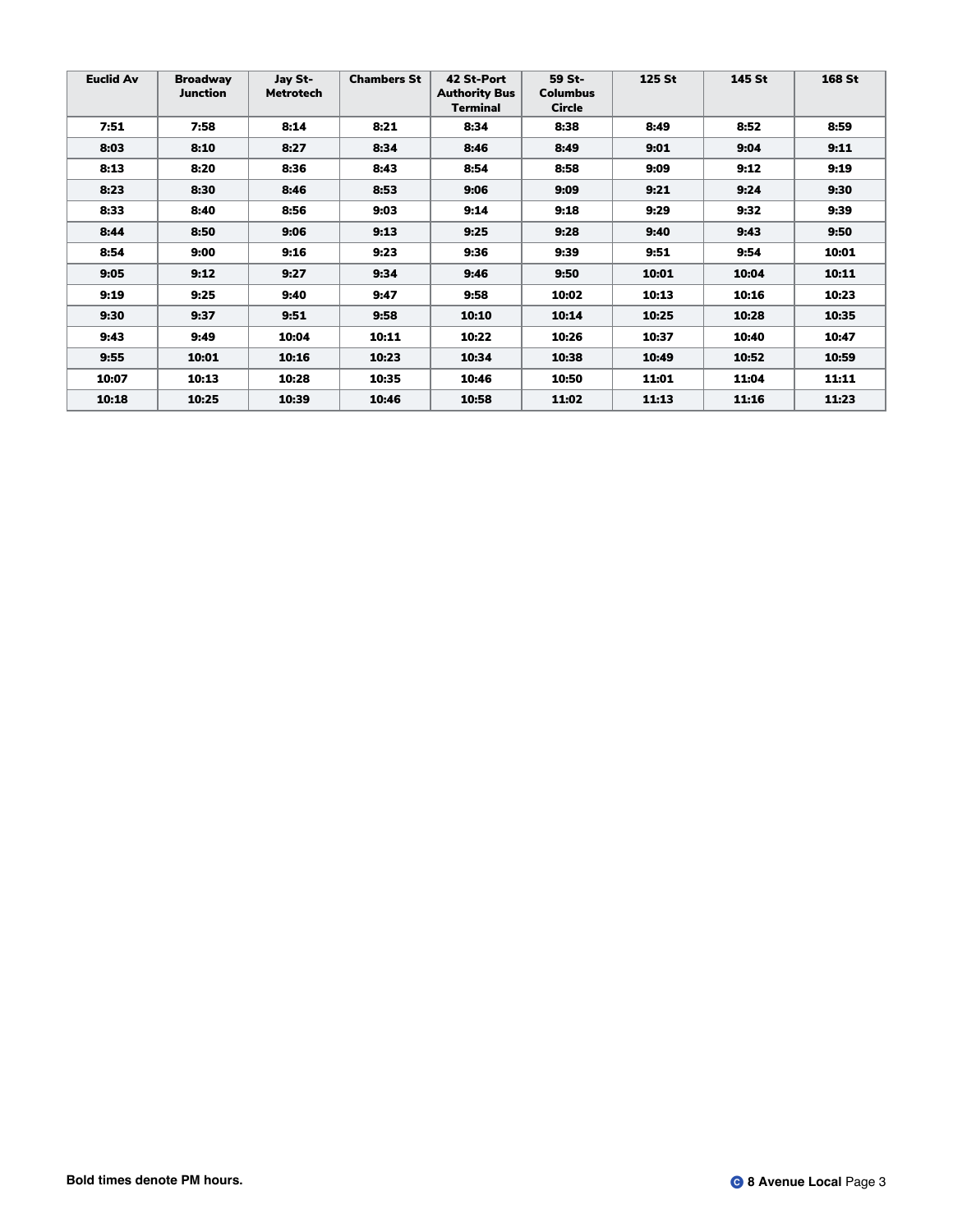| <b>O</b> Weekday |        |        |                                     |                                                       |                    |                             | <b>Brooklyn-bound</b>              |                  |
|------------------|--------|--------|-------------------------------------|-------------------------------------------------------|--------------------|-----------------------------|------------------------------------|------------------|
| <b>168 St</b>    | 145 St | 125 St | 59 St-<br><b>Columbus</b><br>Circle | 42 St-Port<br><b>Authority Bus</b><br><b>Terminal</b> | <b>Chambers St</b> | Jay St-<br><b>Metrotech</b> | <b>Broadway</b><br><b>Junction</b> | <b>Euclid Av</b> |
| 5:18             | 5:22   | 5:25   | 5:37                                | 5:41                                                  | 5:52               | 5:59                        | 6:15                               | 6:23             |
| 5:36             | 5:39   | 5:43   | 5:54                                | 5:58                                                  | 6:09               | 6:16                        | 6:32                               | 6:41             |
| 5:51             | 5:54   | 5:58   | 6:09                                | 6:14                                                  | 6:25               | 6:32                        | 6:48                               | 6:56             |
| 6:04             | 6:07   | 6:11   | 6:22                                | 6:26                                                  | 6:37               | 6:44                        | 7:01                               | 7:10             |
| 6:15             | 6:18   | 6:22   | 6:33                                | 6:37                                                  | 6:48               | 6:55                        | 7:12                               | 7:20             |
| 6:25             | 6:29   | 6:33   | 6:44                                | 6:50                                                  | 7:01               | 7:08                        | 7:24                               | 7:33             |
| 6:36             | 6:39   | 6:43   | 6:54                                | 6:59                                                  | 7:11               | 7:18                        | 7:34                               | 7:43             |
| 6:46             | 6:50   | 6:53   | 7:05                                | 7:09                                                  | 7:21               | 7:28                        | 7:45                               | 7:53             |
| 6:56             | 7:00   | 7:03   | 7:15                                | 7:21                                                  | 7:33               | 7:40                        | 7:56                               | 8:05             |
| 7:05             | 7:09   | 7:13   | 7:24                                | 7:28                                                  | 7:40               | 7:47                        | 8:05                               | 8:13             |
| 7:15             | 7:19   | 7:23   | 7:34                                | 7:38                                                  | 7:50               | 7:57                        | 8:15                               | 8:23             |
| 7:25             | 7:29   | 7:33   | 7:44                                | 7:48                                                  | 8:01               | 8:08                        | 8:25                               | 8:33             |
| 7:36             | 7:40   | 7:43   | 7:55                                | 7:59                                                  | 8:12               | 8:19                        | 8:36                               | 8:42             |
| 7:44             | 7:48   | 7:52   | 8:04                                | 8:08                                                  | 8:20               | 8:27                        | 8:44                               | 8:53             |
| 7:53             | 7:58   | 8:02   | 8:14                                | 8:20                                                  | 8:33               | 8:40                        | 8:57                               | 9:03             |
| 8:03             | 8:07   | 8:11   | 8:23                                | 8:29                                                  | 8:41               | 8:48                        | 9:05                               | 9:12             |
| 8:12             | 8:17   | 8:21   | 8:33                                | 8:37                                                  | 8:49               | 8:56                        | 9:13                               | 9:22             |
| 8:21             | 8:25   | 8:29   | 8:41                                | 8:45                                                  | 8:58               | 9:06                        | 9:24                               | 9:32             |
| 8:33             | 8:37   | 8:41   | 8:53                                | 8:57                                                  | 9:10               | 9:17                        | 9:34                               | 9:42             |
| 8:43             | 8:47   | 8:51   | 9:03                                | 9:09                                                  | 9:22               | 9:29                        | 9:46                               | 9:53             |
| 8:52             | 8:56   | 8:59   | 9:11                                | 9:15                                                  | 9:27               | 9:34                        | 9:51                               | 10:00            |
| 9:01             | 9:05   | 9:08   | 9:20                                | 9:23                                                  | 9:36               | 9:43                        | 10:00                              | 10:08            |
| 9:09             | 9:13   | 9:16   | 9:28                                | 9:31                                                  | 9:44               | 9:51                        | 10:08                              | 10:16            |
| 9:17             | 9:21   | 9:24   | 9:36                                | 9:39                                                  | 9:52               | 9:59                        | 10:15                              | 10:23            |
| 9:26             | 9:29   | 9:33   | 9:44                                | 9:48                                                  | 10:00              | 10:07                       | 10:23                              | 10:32            |
| 9:36             | 9:39   | 9:43   | 9:54                                | 9:59                                                  | 10:12              | 10:19                       | 10:35                              | 10:43            |
| 9:46             | 9:49   | 9:53   | 10:04                               | 10:09                                                 | 10:21              | 10:28                       | 10:44                              | 10:52            |
| 9:56             | 9:59   | 10:03  | 10:14                               | 10:18                                                 | 10:29              | 10:36                       | 10:52                              | 11:01            |
| 10:06            | 10:09  | 10:13  | 10:24                               | 10:28                                                 | 10:41              | 10:48                       | 11:04                              | 11:12            |
| 10:16            | 10:19  | 10:23  | 10:34                               | 10:38                                                 | 10:50              | 10:57                       | 11:13                              | 11:24            |
| 10:26            | 10:29  | 10:33  | 10:44                               | 10:48                                                 | 10:59              | 11:06                       | 11:22                              | 11:32            |
| 10:36            | 10:39  | 10:43  | 10:54                               | 11:00                                                 | 11:11              | 11:18                       | 11:34                              | 11:41            |
| 10:46            | 10:49  | 10:53  | 11:04                               | 11:08                                                 | 11:20              | 11:27                       | 11:43                              | 11:52            |
| 10:56            | 10:59  | 11:03  | 11:14                               | 11:18                                                 | 11:30              | 11:37                       | 11:53                              | 12:02            |
| 11:06            | 11:09  | 11:13  | 11:24                               | 11:28                                                 | 11:39              | 11:46                       | 12:02                              | 12:12            |
| 11:16            | 11:19  | 11:23  | 11:34                               | 11:38                                                 | 11:50              | 11:57                       | 12:13                              | 12:22            |
| 11:26            | 11:29  | 11:33  | 11:44                               | 11:48                                                 | 12:00              | 12:07                       | 12:23                              | 12:32            |
| 11:36            | 11:39  | 11:43  | 11:54                               | 11:58                                                 | 12:09              | 12:16                       | 12:32                              | 12:42            |
| 11:46            | 11:49  | 11:53  | 12:04                               | 12:08                                                 | 12:20              | 12:27                       | 12:43                              | 12:52            |
| 11:56            | 11:59  | 12:03  | 12:14                               | 12:18                                                 | 12:30              | 12:37                       | 12:53                              | 1:02             |
| 12:06            | 12:09  | 12:13  | 12:24                               | 12:28                                                 | 12:39              | 12:46                       | 1:02                               | 1:12             |
| 12:16            | 12:19  | 12:23  | 12:34                               | 12:38                                                 | 12:50              | 12:57                       | 1:13                               | 1:22             |
| 12:25            | 12:29  | 12:32  | 12:44                               | 12:47                                                 | 1:00               | 1:07                        | 1:23                               | 1:32             |
| 12:36            | 12:39  | 12:43  | 12:54                               | 12:58                                                 | 1:09               | 1:16                        | 1:32                               | 1:42             |
| 12:46            | 12:49  | 12:53  | 1:04                                | 1:08                                                  | 1:20               | 1:27                        | 1:43                               | 1:52             |
| 12:55            | 12:59  | 1:02   | 1:14                                | 1:17                                                  | 1:29               | 1:36                        | 1:52                               | 2:02             |
| 1:06             | 1:09   | 1:13   | 1:24                                | 1:28                                                  | 1:39               | 1:46                        | 2:02                               | 2:12             |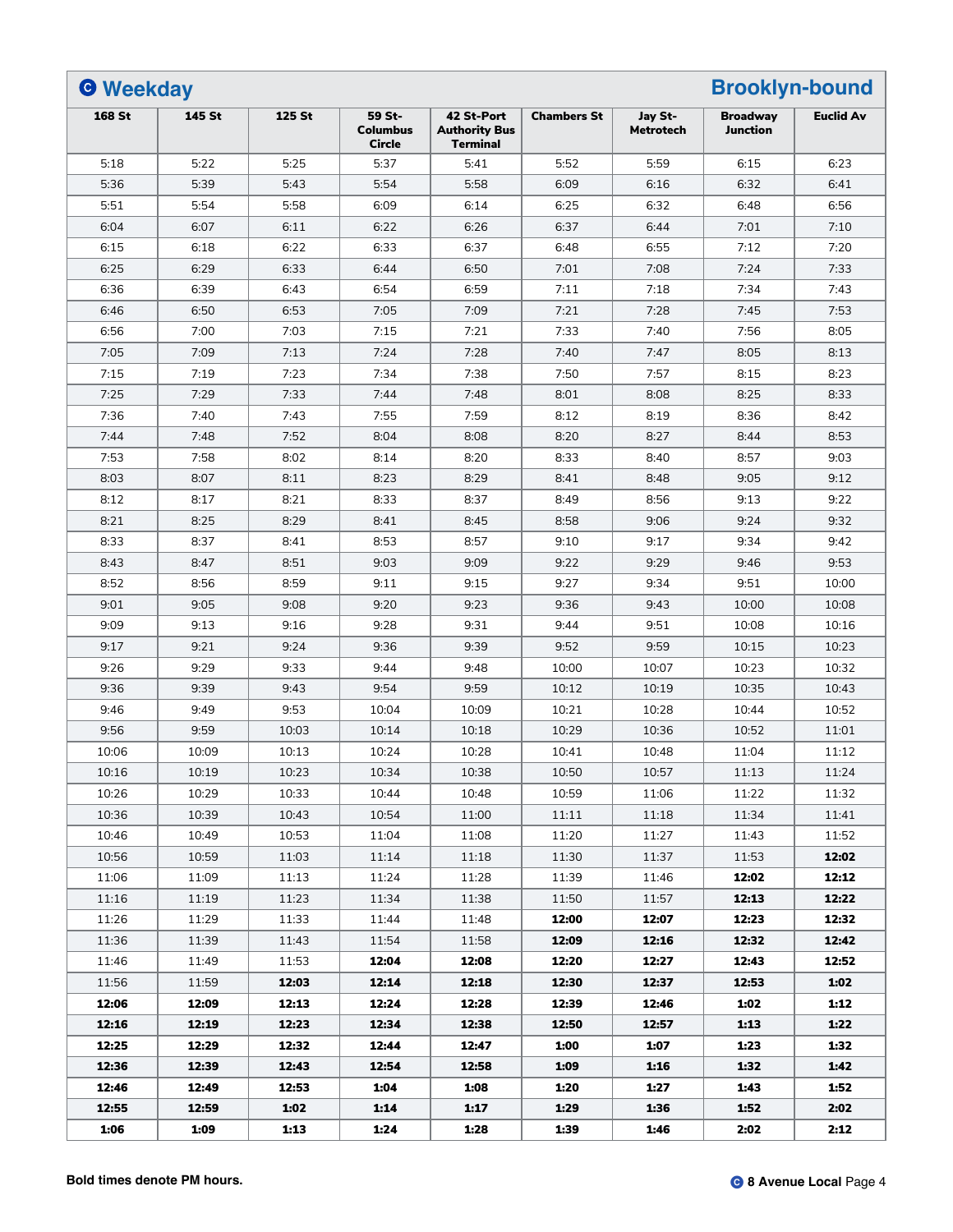| 168 St | 145 St | 125 St | 59 St-<br><b>Columbus</b><br>Circle | 42 St-Port<br><b>Authority Bus</b><br>Terminal | <b>Chambers St</b> | Jay St-<br>Metrotech | <b>Broadway</b><br>Junction | <b>Euclid Av</b> |
|--------|--------|--------|-------------------------------------|------------------------------------------------|--------------------|----------------------|-----------------------------|------------------|
| 1:16   | 1:19   | 1:23   | 1:34                                | 1:38                                           | 1:50               | 1:57                 | 2:13                        | 2:22             |
| 1:26   | 1:30   | 1:33   | 1:45                                | 1:48                                           | 2:00               | 2:07                 | 2:23                        | 2:32             |
| 1:36   | 1:39   | 1:43   | 1:54                                | 1:59                                           | 2:12               | 2:19                 | 2:35                        | 2:42             |
| 1:46   | 1:49   | 1:53   | 2:04                                | 2:08                                           | 2:20               | 2:27                 | 2:43                        | 2:52             |
| 1:56   | 2:00   | 2:03   | 2:15                                | 2:18                                           | 2:30               | 2:37                 | 2:53                        | 3:02             |
| 2:06   | 2:09   | 2:13   | 2:24                                | 2:28                                           | 2:40               | 2:47                 | 3:03                        | 3:12             |
| 2:16   | 2:19   | 2:23   | 2:34                                | 2:38                                           | 2:50               | 2:57                 | 3:13                        | 3:22             |
| 2:26   | 2:30   | 2:33   | 2:45                                | 2:48                                           | 3:00               | 3:07                 | 3:23                        | 3:32             |
| 2:36   | 2:39   | 2:43   | 2:54                                | 2:59                                           | 3:12               | 3:19                 | 3:35                        | 3:43             |
| 2:46   | 2:49   | 2:53   | 3:04                                | 3:08                                           | 3:20               | 3:27                 | 3:44                        | 3:53             |
| 2:56   | 3:00   | 3:03   | 3:15                                | 3:20                                           | 3:34               | 3:41                 | 3:58                        | 4:05             |
| 3:06   | 3:09   | 3:13   | 3:24                                | 3:28                                           | 3:40               | 3:47                 | 4:04                        | 4:13             |
| 3:16   | 3:19   | 3:23   | 3:34                                | 3:38                                           | 3:50               | 3:57                 | 4:14                        | 4:24             |
| 3:26   | 3:30   | 3:33   | 3:45                                | 3:48                                           | 4:02               | 4:09                 | 4:26                        | 4:36             |
| 3:35   | 3:39   | 3:42   | 3:54                                | 3:57                                           | 4:10               | 4:18                 | 4:35                        | 4:44             |
| 3:46   | 3:49   | 3:53   | 4:04                                | 4:08                                           | 4:20               | 4:28                 | 4:45                        | 4:54             |
| 3:56   | 3:59   | 4:03   | 4:14                                | 4:19                                           | 4:32               | 4:39                 | 4:57                        | 5:06             |
| 4:07   | 4:10   | 4:14   | 4:25                                | 4:29                                           | 4:42               | 4:49                 | 5:07                        | 5:16             |
| 4:16   | 4:19   | 4:23   | 4:34                                | 4:40                                           | 4:52               | 5:00                 | 5:17                        | 5:27             |
| 4:26   | 4:29   | 4:33   | 4:44                                | 4:48                                           | 5:01               | 5:08                 | 5:26                        | 5:35             |
| 4:32   | 4:36   | 4:39   | 4:51                                | 4:56                                           | 5:09               | 5:16                 | 5:34                        | 5:43             |
| 4:40   | 4:44   | 4:47   | 4:59                                | 5:05                                           | 5:18               | 5:25                 | 5:43                        | 5:53             |
| 4:53   | 4:57   | 5:00   | 5:12                                | 5:16                                           | 5:29               | 5:36                 | 5:54                        | 6:03             |
| 5:00   | 5:04   | 5:07   | 5:19                                | 5:25                                           | 5:38               | 5:46                 | 6:03                        | 6:13             |
| 5:10   | 5:14   | 5:17   | 5:29                                | 5:34                                           | 5:47               | 5:54                 | 6:12                        | 6:21             |
| 5:20   | 5:24   | 5:27   | 5:39                                | 5:43                                           | 5:56               | 6:03                 | 6:21                        | 6:30             |
| 5:32   | 5:36   | 5:39   | 5:51                                | 5:55                                           | 6:07               | 6:15                 | 6:32                        | 6:41             |
| 5:44   | 5:47   | 5:51   | 6:02                                | 6:07                                           | 6:20               | 6:28                 | 6:45                        | 6:54             |
| 5:54   | 5:57   | 6:01   | 6:12                                | 6:16                                           | 6:29               | 6:36                 | 6:53                        | 7:03             |
| 6:03   | 6:07   | 6:10   | 6:22                                | 6:26                                           | 6:39               | 6:46                 | 7:03                        | 7:13             |
| 6:13   | 6:17   | 6:20   | 6:32                                | 6:36                                           | 6:48               | 6:56                 | 7:13                        | 7:22             |
| 6:24   | 6:28   | 6:31   | 6:43                                | 6:47                                           | 6:59               | 7:06                 | 7:23                        | 7:33             |
| 6:35   | 6:38   | 6:42   | 6:53                                | 6:57                                           | 7:09               | 7:16                 | 7:33                        | 7:43             |
| 6:45   | 6:49   | 6:52   | 7:04                                | 7:08                                           | 7:20               | 7:27                 | 7:44                        | 7:54             |
| 6:55   | 6:59   | 7:02   | 7:14                                | 7:18                                           | 7:30               | 7:37                 | 7:55                        | 8:04             |
| 7:05   | 7:09   | 7:12   | 7:24                                | 7:27                                           | 7:39               | 7:46                 | 8:03                        | 8:13             |
| 7:15   | 7:19   | 7:22   | 7:34                                | 7:40                                           | 7:52               | 7:59                 | 8:16                        | 8:24             |
| 7:25   | 7:29   | 7:32   | 7:44                                | 7:47                                           | 7:59               | 8:06                 | 8:23                        | 8:33             |
| 7:35   | 7:39   | 7:42   | 7:54                                | 7:57                                           | 8:08               | 8:15                 | 8:32                        | 8:42             |
| 7:45   | 7:49   | 7:52   | 8:04                                | 8:08                                           | 8:19               | 8:26                 | 8:43                        | 8:53             |
| 7:55   | 7:59   | 8:02   | 8:14                                | 8:18                                           | 8:29               | 8:36                 | 8:53                        | 9:02             |
| 8:05   | 8:09   | 8:12   | 8:24                                | 8:28                                           | 8:41               | 8:48                 | 9:05                        | 9:13             |
| 8:15   | 8:19   | 8:22   | 8:34                                | 8:38                                           | 8:49               | 8:56                 | 9:13                        | 9:23             |
| 8:25   | 8:29   | 8:32   | 8:44                                | 8:47                                           | 8:58               | 9:05                 | 9:22                        | 9:32             |
| 8:35   | 8:39   | 8:42   | 8:54                                | 8:57                                           | 9:08               | 9:15                 | 9:32                        | 9:42             |
| 8:45   | 8:49   | 8:52   | 9:04                                | 9:08                                           | 9:19               | 9:26                 | 9:42                        | 9:52             |
| 8:56   | 9:00   | 9:03   | 9:15                                | 9:18                                           | 9:29               | 9:36                 | 9:52                        | 10:02            |
| 9:07   | 9:11   | 9:14   | 9:26                                | 9:30                                           | 9:41               | 9:48                 | 10:04                       | 10:14            |
| 9:19   | 9:22   | 9:26   | 9:37                                | 9:41                                           | 9:52               | 9:59                 | 10:15                       | 10:24            |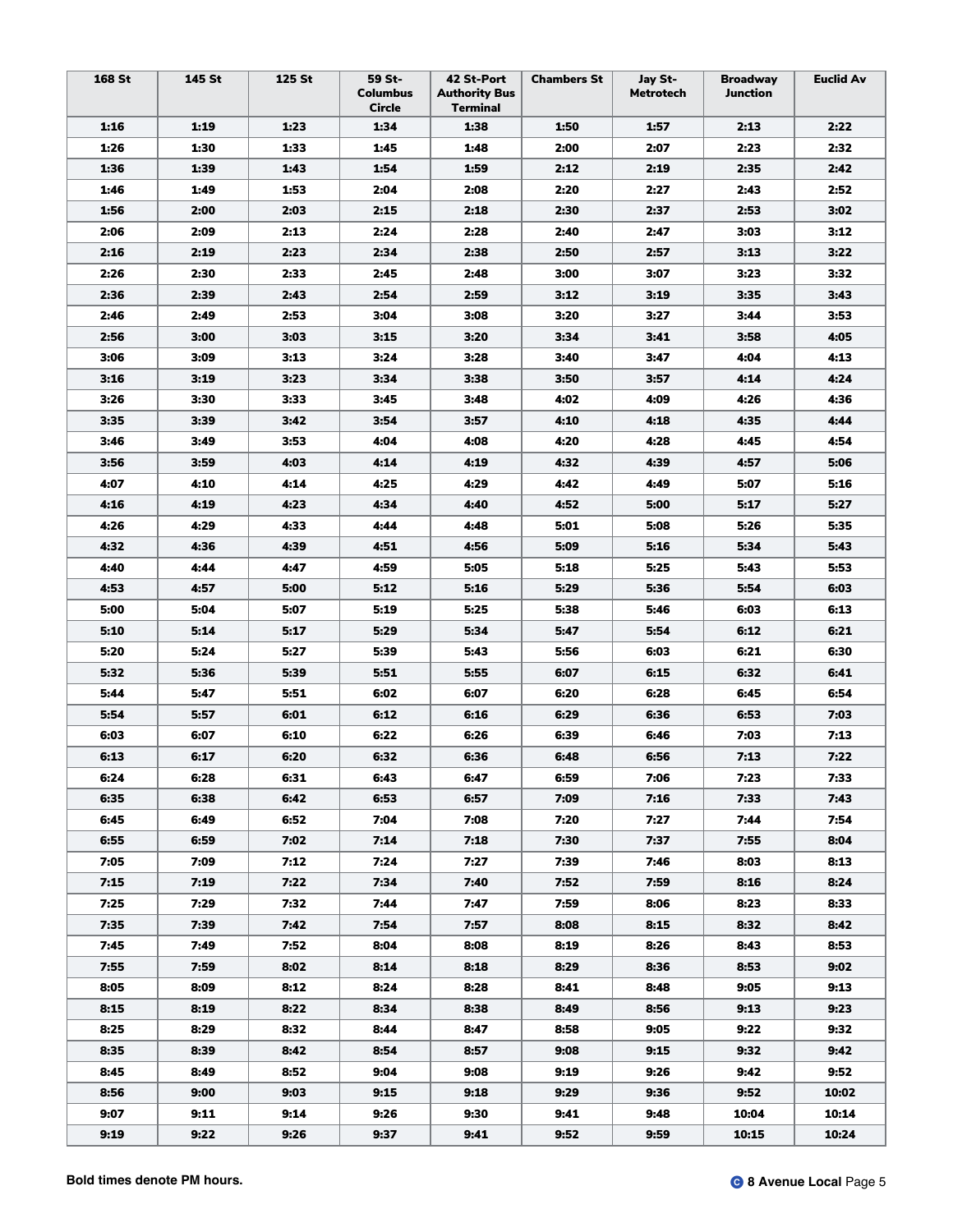| 168 St | 145 St | 125 St | 59 St-<br><b>Columbus</b><br><b>Circle</b> | 42 St-Port<br><b>Authority Bus</b><br><b>Terminal</b> | <b>Chambers St</b> | Jay St-<br><b>Metrotech</b> | <b>Broadway</b><br><b>Junction</b> | <b>Euclid Av</b> |
|--------|--------|--------|--------------------------------------------|-------------------------------------------------------|--------------------|-----------------------------|------------------------------------|------------------|
| 9:34   | 9:37   | 9:41   | 9:52                                       | 9:56                                                  | 10:07              | 10:14                       | 10:30                              | 10:39            |
| 9:45   | 9:48   | 9:52   | 10:03                                      | 10:07                                                 | 10:18              | 10:25                       | 10:41                              | 10:50            |
| 9:56   | 10:00  | 10:03  | 10:15                                      | 10:18                                                 | 10:29              | 10:36                       | 10:52                              | 11:02            |
| 10:08  | 10:12  | 10:15  | 10:27                                      | 10:30                                                 | 10:41              | 10:48                       | 11:04                              | 11:14            |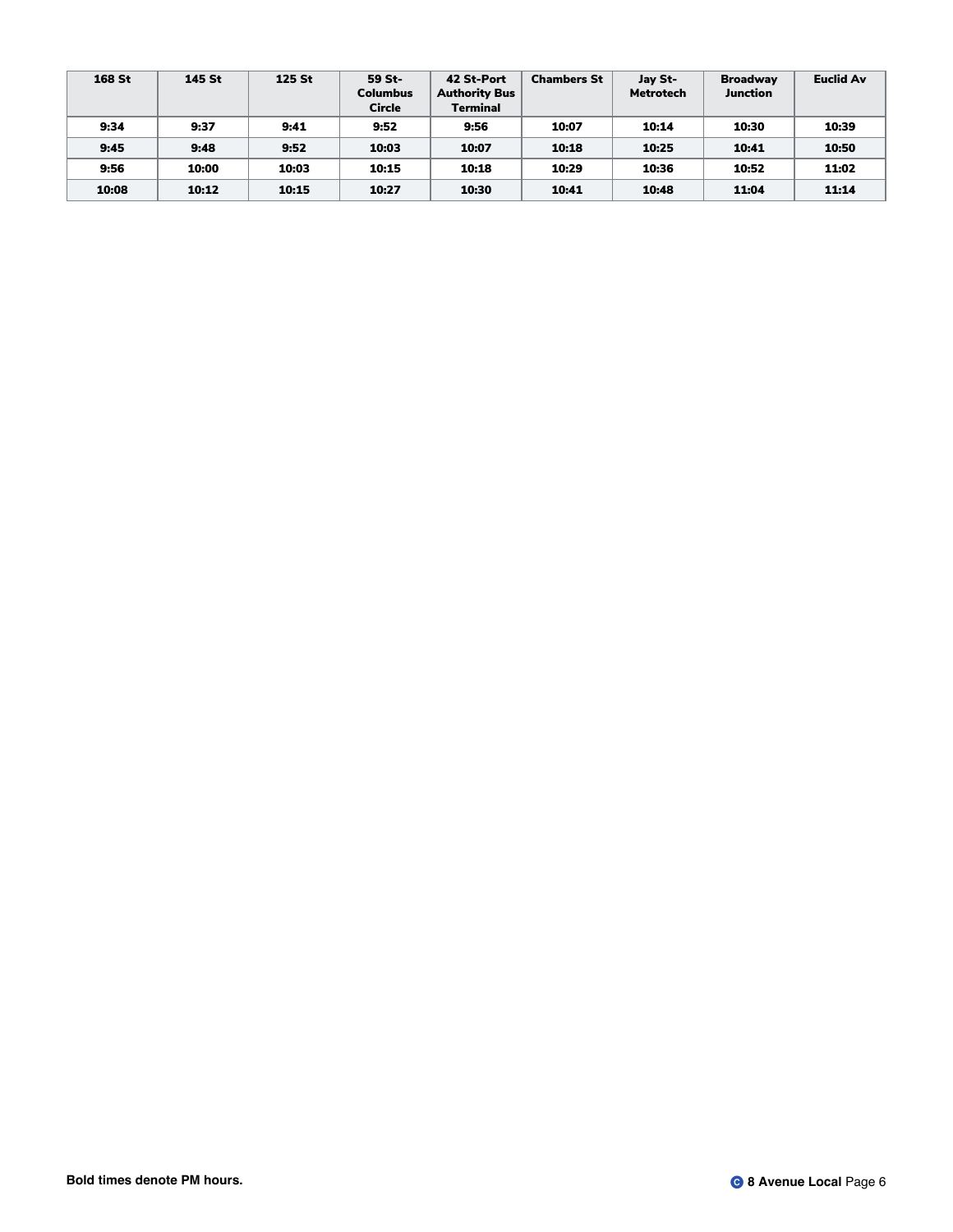| <b>O</b> Saturday |                             |                             |                    |                                                       |                                     |        | <b>Manhattan-bound</b> |        |
|-------------------|-----------------------------|-----------------------------|--------------------|-------------------------------------------------------|-------------------------------------|--------|------------------------|--------|
| <b>Euclid Av</b>  | <b>Broadway</b><br>Junction | Jay St-<br><b>Metrotech</b> | <b>Chambers St</b> | 42 St-Port<br><b>Authority Bus</b><br><b>Terminal</b> | 59 St-<br><b>Columbus</b><br>Circle | 125 St | 145 St                 | 168 St |
| 5:53              | 5:59                        | 6:15                        | 6:22               | 6:33                                                  | 6:37                                | 6:48   | 6:51                   | 7:01   |
| 6:13              | 6:19                        | 6:34                        | 6:41               | 6:53                                                  | 6:56                                | 7:08   | 7:11                   | 7:20   |
| 6:33              | 6:39                        | 6:54                        | 7:01               | 7:13                                                  | 7:16                                | 7:28   | 7:31                   | 7:40   |
| 6:51              | 6:58                        | 7:13                        | 7:20               | 7:33                                                  | 7:36                                | 7:48   | 7:51                   | 8:00   |
| 7:05              | 7:12                        | 7:27                        | 7:34               | 7:47                                                  | 7:50                                | 8:02   | 8:05                   | 8:15   |
| 7:23              | 7:30                        | 7:45                        | 7:52               | 8:05                                                  | 8:08                                | 8:20   | 8:23                   | 8:32   |
| 7:35              | 7:42                        | 7:57                        | 8:04               | 8:17                                                  | 8:20                                | 8:32   | 8:35                   | 8:44   |
| 7:47              | 7:54                        | 8:11                        | 8:18               | 8:31                                                  | 8:34                                | 8:46   | 8:49                   | 8:56   |
| 7:59              | 8:06                        | 8:21                        | 8:28               | 8:41                                                  | 8:44                                | 8:56   | 8:59                   | 9:08   |
| 8:11              | 8:18                        | 8:33                        | 8:40               | 8:53                                                  | 8:56                                | 9:08   | 9:11                   | 9:20   |
| 8:23              | 8:30                        | 8:45                        | 8:52               | 9:05                                                  | 9:08                                | 9:20   | 9:23                   | 9:32   |
| 8:35              | 8:42                        | 8:57                        | 9:04               | 9:17                                                  | 9:20                                | 9:32   | 9:35                   | 9:44   |
| 8:47              | 8:54                        | 9:11                        | 9:18               | 9:31                                                  | 9:34                                | 9:46   | 9:49                   | 9:56   |
| 8:59              | 9:06                        | 9:21                        | 9:28               | 9:41                                                  | 9:44                                | 9:56   | 9:59                   | 10:08  |
| 9:11              | 9:18                        | 9:33                        | 9:40               | 9:53                                                  | 9:56                                | 10:08  | 10:11                  | 10:20  |
| 9:23              | 9:30                        | 9:45                        | 9:52               | 10:05                                                 | 10:08                               | 10:20  | 10:23                  | 10:32  |
| 9:35              | 9:42                        | 9:57                        | 10:04              | 10:17                                                 | 10:20                               | 10:32  | 10:35                  | 10:44  |
| 9:47              | 9:54                        | 10:11                       | 10:18              | 10:31                                                 | 10:34                               | 10:46  | 10:49                  | 10:56  |
| 9:59              | 10:06                       | 10:21                       | 10:28              | 10:41                                                 | 10:44                               | 10:56  | 10:59                  | 11:08  |
| 10:11             | 10:18                       | 10:33                       | 10:40              | 10:53                                                 | 10:56                               | 11:08  | 11:11                  | 11:20  |
| 10:23             | 10:30                       | 10:45                       | 10:52              | 11:05                                                 | 11:08                               | 11:20  | 11:23                  | 11:32  |
| 10:35             | 10:42                       | 10:57                       | 11:04              | 11:17                                                 | 11:20                               | 11:32  | 11:35                  | 11:44  |
| 10:47             | 10:54                       | 11:11                       | 11:18              | 11:31                                                 | 11:34                               | 11:46  | 11:49                  | 11:56  |
| 10:59             | 11:06                       | 11:21                       | 11:28              | 11:41                                                 | 11:44                               | 11:56  | 11:59                  | 12:08  |
| 11:11             | 11:18                       | 11:33                       | 11:40              | 11:53                                                 | 11:56                               | 12:08  | 12:11                  | 12:20  |
| 11:23             | 11:30                       | 11:45                       | 11:52              | 12:05                                                 | 12:08                               | 12:20  | 12:23                  | 12:32  |
| 11:35             | 11:42                       | 11:57                       | 12:04              | 12:17                                                 | 12:20                               | 12:32  | 12:35                  | 12:44  |
| 11:47             | 11:54                       | 12:11                       | 12:18              | 12:31                                                 | 12:34                               | 12:46  | 12:49                  | 12:56  |
| 11:59             | 12:06                       | 12:21                       | 12:28              | 12:41                                                 | 12:44                               | 12:56  | 12:59                  | 1:08   |
| 12:11             | 12:18                       | 12:33                       | 12:40              | 12:53                                                 | 12:56                               | 1:08   | 1:11                   | 1:20   |
| 12:23             | 12:30                       | 12:45                       | 12:52              | 1:05                                                  | 1:08                                | 1:20   | 1:23                   | 1:32   |
| 12:35             | 12:42                       | 12:57                       | 1:04               | 1:17                                                  | 1:20                                | 1:32   | 1:35                   | 1:44   |
| 12:47             | 12:54                       | 1:11                        | 1:18               | 1:31                                                  | 1:34                                | 1:46   | 1:49                   | 1:56   |
| 12:59             | 1:06                        | 1:21                        | 1:28               | 1:41                                                  | 1:44                                | 1:56   | 1:59                   | 2:08   |
| 1:11              | 1:18                        | 1:33                        | 1:40               | 1:53                                                  | 1:56                                | 2:08   | 2:11                   | 2:20   |
| 1:23              | 1:30                        | 1:45                        | 1:52               | 2:05                                                  | 2:08                                | 2:20   | 2:23                   | 2:32   |
| 1:35              | 1:42                        | 1:57                        | 2:04               | 2:17                                                  | 2:20                                | 2:32   | 2:35                   | 2:44   |
| 1:47              | 1:54                        | 2:11                        | 2:18               | 2:31                                                  | 2:34                                | 2:46   | 2:49                   | 2:56   |
| 1:59              | 2:06                        | 2:21                        | 2:28               | 2:41                                                  | 2:44                                | 2:56   | 2:59                   | 3:08   |
| 2:11              | 2:18                        | 2:33                        | 2:40               | 2:53                                                  | 2:56                                | 3:08   | 3:11                   | 3:20   |
|                   | 2:30                        |                             | 2:52               | 3:05                                                  | 3:08                                |        |                        | 3:32   |
| 2:23              |                             | 2:45                        |                    |                                                       |                                     | 3:20   | 3:23                   |        |
| 2:35              | 2:42                        | 2:57                        | 3:04               | 3:17                                                  | 3:20                                | 3:32   | 3:35                   | 3:44   |
| 2:47              | 2:54                        | 3:11                        | 3:18               | 3:31                                                  | 3:34                                | 3:46   | 3:49                   | 3:56   |
| 2:59              | 3:06                        | 3:21                        | 3:28               | 3:41                                                  | 3:44                                | 3:56   | 3:59                   | 4:08   |
| 3:11              | 3:18                        | 3:33                        | 3:40               | 3:53                                                  | 3:56                                | 4:08   | 4:11                   | 4:20   |
| 3:23              | 3:30                        | 3:45                        | 3:52               | 4:05                                                  | 4:08                                | 4:20   | 4:23                   | 4:32   |
| 3:35              | 3:42                        | 3:57                        | 4:04               | 4:17                                                  | 4:20                                | 4:32   | 4:35                   | 4:44   |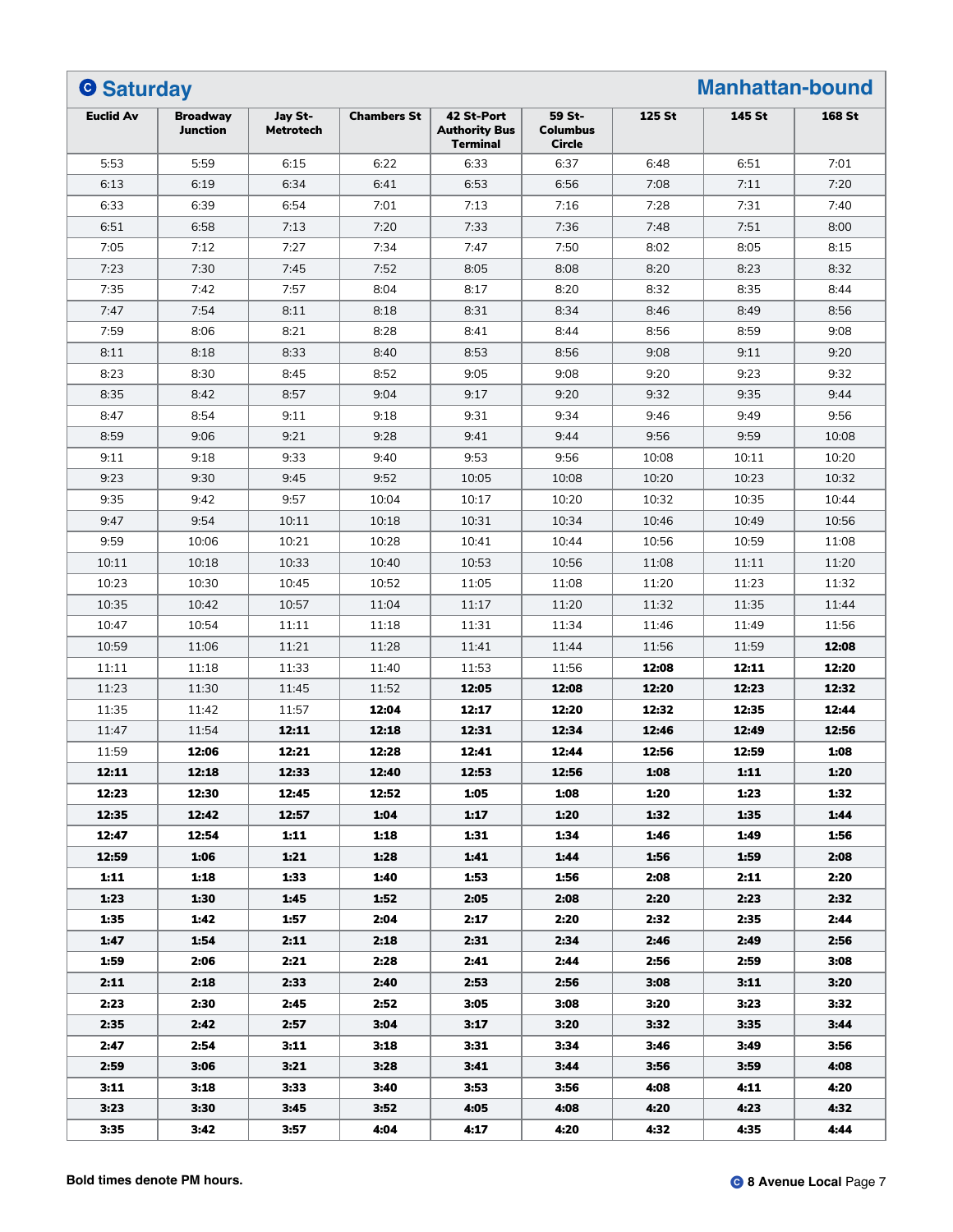| <b>Euclid Av</b> | <b>Broadway</b><br>Junction | Jay St-<br><b>Metrotech</b> | <b>Chambers St</b> | 42 St-Port<br><b>Authority Bus</b><br>Terminal | 59 St-<br><b>Columbus</b><br>Circle | 125 St | 145 St | 168 St |
|------------------|-----------------------------|-----------------------------|--------------------|------------------------------------------------|-------------------------------------|--------|--------|--------|
| 3:47             | 3:54                        | 4:11                        | 4:18               | 4:31                                           | 4:34                                | 4:46   | 4:49   | 4:56   |
| 3:59             | 4:06                        | 4:21                        | 4:28               | 4:41                                           | 4:44                                | 4:56   | 4:59   | 5:08   |
| 4:11             | 4:18                        | 4:33                        | 4:40               | 4:53                                           | 4:56                                | 5:08   | 5:11   | 5:20   |
| 4:23             | 4:30                        | 4:45                        | 4:52               | 5:05                                           | 5:08                                | 5:20   | 5:23   | 5:32   |
| 4:35             | 4:42                        | 4:57                        | 5:04               | 5:17                                           | 5:20                                | 5:32   | 5:35   | 5:44   |
| 4:47             | 4:54                        | 5:11                        | 5:18               | 5:31                                           | 5:34                                | 5:46   | 5:49   | 5:56   |
| 4:59             | 5:06                        | 5:21                        | 5:28               | 5:41                                           | 5:44                                | 5:56   | 5:59   | 6:08   |
| 5:11             | 5:18                        | 5:33                        | 5:40               | 5:53                                           | 5:56                                | 6:08   | 6:11   | 6:20   |
| 5:23             | 5:30                        | 5:45                        | 5:52               | 6:05                                           | 6:08                                | 6:20   | 6:23   | 6:32   |
| 5:35             | 5:42                        | 5:57                        | 6:04               | 6:17                                           | 6:20                                | 6:32   | 6:35   | 6:44   |
| 5:47             | 5:54                        | 6:11                        | 6:18               | 6:31                                           | 6:34                                | 6:46   | 6:49   | 6:56   |
| 5:59             | 6:06                        | 6:21                        | 6:28               | 6:41                                           | 6:44                                | 6:56   | 6:59   | 7:08   |
| 6:11             | 6:18                        | 6:33                        | 6:40               | 6:53                                           | 6:56                                | 7:08   | 7:11   | 7:20   |
| 6:23             | 6:30                        | 6:45                        | 6:52               | 7:05                                           | 7:08                                | 7:20   | 7:23   | 7:32   |
| 6:35             | 6:42                        | 6:57                        | 7:04               | 7:17                                           | 7:20                                | 7:32   | 7:35   | 7:44   |
| 6:47             | 6:54                        | 7:11                        | 7:18               | 7:31                                           | 7:34                                | 7:46   | 7:49   | 7:56   |
| 6:59             | 7:06                        | 7:21                        | 7:28               | 7:41                                           | 7:44                                | 7:56   | 7:59   | 8:08   |
| 7:11             | 7:18                        | 7:33                        | 7:40               | 7:52                                           | 7:55                                | 8:07   | 8:10   | 8:19   |
| 7:23             | 7:30                        | 7:45                        | 7:52               | 8:04                                           | 8:07                                | 8:19   | 8:22   | 8:31   |
| 7:35             | 7:42                        | 7:57                        | 8:04               | 8:16                                           | 8:19                                | 8:31   | 8:34   | 8:43   |
| 7:47             | 7:54                        | 8:11                        | 8:18               | 8:30                                           | 8:33                                | 8:45   | 8:48   | 8:55   |
| 7:59             | 8:06                        | 8:21                        | 8:28               | 8:40                                           | 8:43                                | 8:55   | 8:58   | 9:07   |
| 8:11             | 8:18                        | 8:33                        | 8:40               | 8:52                                           | 8:55                                | 9:07   | 9:10   | 9:19   |
| 8:23             | 8:30                        | 8:45                        | 8:52               | 9:03                                           | 9:07                                | 9:18   | 9:21   | 9:31   |
| 8:35             | 8:42                        | 8:57                        | 9:04               | 9:15                                           | 9:19                                | 9:30   | 9:33   | 9:43   |
| 8:47             | 8:54                        | 9:09                        | 9:16               | 9:27                                           | 9:31                                | 9:42   | 9:45   | 9:55   |
| 8:59             | 9:06                        | 9:21                        | 9:28               | 9:40                                           | 9:43                                | 9:55   | 9:58   | 10:07  |
| 9:11             | 9:18                        | 9:33                        | 9:40               | 9:51                                           | 9:55                                | 10:06  | 10:09  | 10:19  |
| 9:23             | 9:30                        | 9:45                        | 9:52               | 10:03                                          | 10:07                               | 10:18  | 10:21  | 10:31  |
| 9:35             | 9:42                        | 9:57                        | 10:04              | 10:15                                          | 10:19                               | 10:30  | 10:33  | 10:43  |
| 9:47             | 9:54                        | 10:09                       | 10:16              | 10:27                                          | 10:31                               | 10:42  | 10:45  | 10:55  |
| 9:59             | 10:06                       | 10:21                       | 10:28              | 10:39                                          | 10:43                               | 10:54  | 10:57  | 11:07  |
| 10:11            | 10:18                       | 10:33                       | 10:40              | 10:51                                          | 10:55                               | 11:06  | 11:09  | 11:19  |
| 10:25            | 10:31                       | 10:48                       | 10:55              | 11:06                                          | 11:10                               | 11:21  | 11:24  | 11:34  |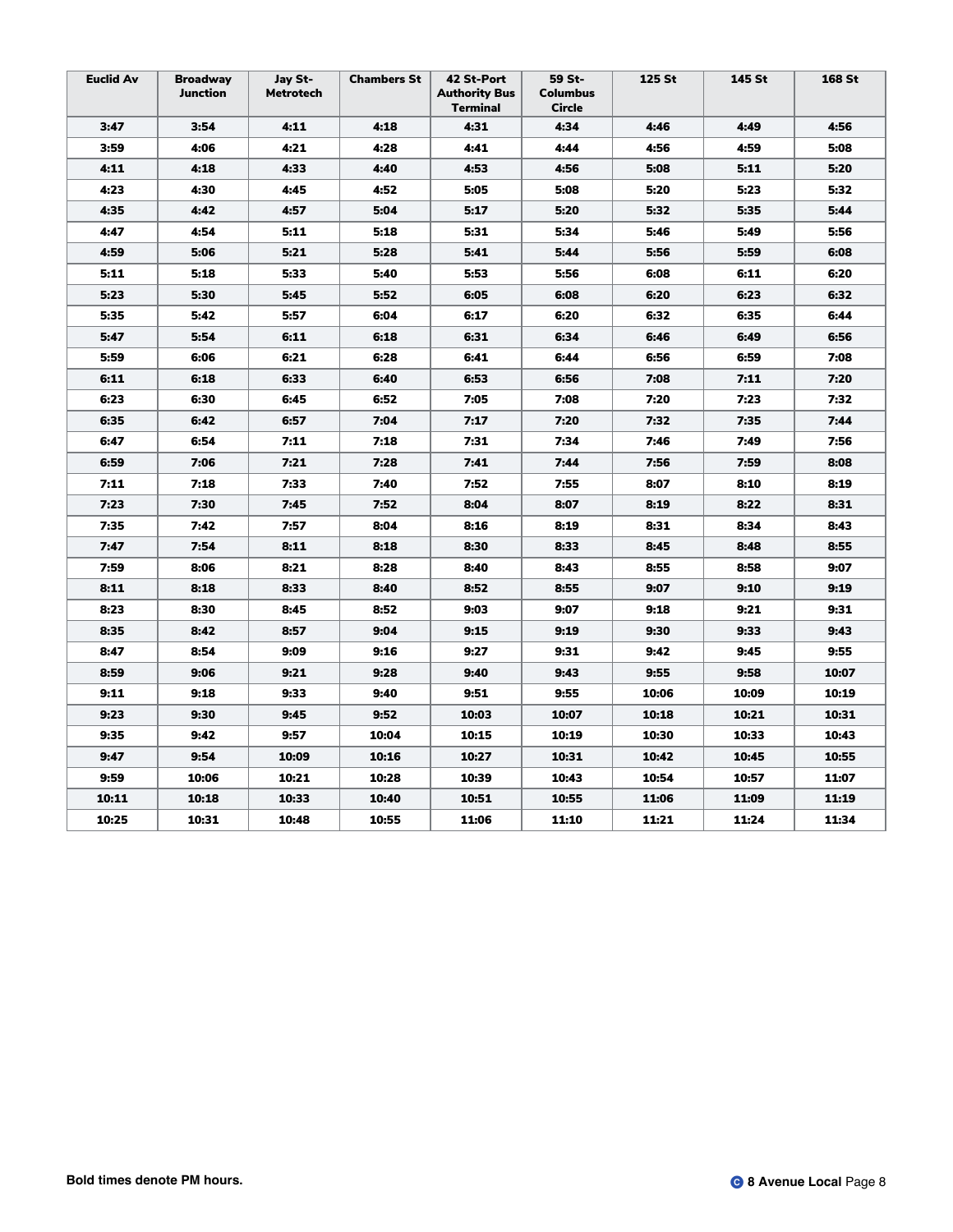| <b>O</b> Saturday |        |                |                                     |                                                       |                    |                             | <b>Brooklyn-bound</b>              |                  |  |
|-------------------|--------|----------------|-------------------------------------|-------------------------------------------------------|--------------------|-----------------------------|------------------------------------|------------------|--|
| <b>168 St</b>     | 145 St | 125 St         | 59 St-<br><b>Columbus</b><br>Circle | 42 St-Port<br><b>Authority Bus</b><br><b>Terminal</b> | <b>Chambers St</b> | Jay St-<br><b>Metrotech</b> | <b>Broadwav</b><br><b>Junction</b> | <b>Euclid Av</b> |  |
| 5:39              | 5:42   | 5:46           | 5:57                                | 6:01                                                  | 6:12               | 6:19                        | 6:35                               | 6:47             |  |
| 5:59              | 6:02   | 6:06           | 6:17                                | 6:21                                                  | 6:32               | 6:39                        | 6:55                               | 7:07             |  |
| 6:19              | 6:22   | 6:26           | 6:37                                | 6:41                                                  | 6:52               | 6:59                        | 7:15                               | 7:26             |  |
| 6:39              | 6:42   | 6:46           | 6:57                                | 7:01                                                  | 7:13               | 7:20                        | 7:36                               | 7:47             |  |
| 6:54              | 6:58   | 7:01           | 7:13                                | 7:16                                                  | 7:28               | 7:35                        | 7:51                               | 8:02             |  |
| 7:08              | 7:11   | 7:15           | 7:26                                | 7:30                                                  | 7:41               | 7:48                        | 8:04                               | 8:16             |  |
| 7:20              | 7:23   | 7:27           | 7:38                                | 7:42                                                  | 7:53               | 8:00                        | 8:16                               | 8:28             |  |
| 7:32              | 7:35   | 7:39           | 7:50                                | 7:54                                                  | 8:05               | 8:12                        | 8:28                               | 8:40             |  |
| 7:44              | 7:47   | 7:51           | 8:02                                | 8:06                                                  | 8:17               | 8:24                        | 8:40                               | 8:52             |  |
| 7:56              | 7:59   | 8:03           | 8:14                                | 8:18                                                  | 8:29               | 8:36                        | 8:52                               | 9:04             |  |
| 8:08              | 8:11   | 8:15           | 8:26                                | 8:30                                                  | 8:41               | 8:48                        | 9:04                               | 9:16             |  |
| 8:20              | 8:23   | 8:27           | 8:38                                | 8:42                                                  | 8:53               | 9:00                        | 9:16                               | 9:28             |  |
| 8:32              | 8:35   | 8:39           | 8:50                                | 8:54                                                  | 9:05               | 9:12                        | 9:28                               | 9:40             |  |
| 8:44              | 8:47   | 8:51           | 9:02                                | 9:06                                                  | 9:17               | 9:24                        | 9:40                               | 9:52             |  |
| 8:56              | 8:59   | 9:03           | 9:14                                | 9:18                                                  | 9:29               | 9:36                        | 9:52                               | 10:04            |  |
| 9:08              | 9:11   | 9:15           | 9:26                                | 9:30                                                  | 9:41               | 9:48                        | 10:04                              | 10:16            |  |
| 9:20              | 9:23   | 9:27           | 9:38                                | 9:42                                                  | 9:53               | 10:00                       | 10:16                              | 10:28            |  |
| 9:32              | 9:35   | 9:39           | 9:50                                | 9:54                                                  | 10:05              | 10:12                       | 10:28                              | 10:40            |  |
| 9:44              | 9:47   | 9:51           | 10:02                               | 10:06                                                 | 10:17              | 10:24                       | 10:40                              | 10:52            |  |
| 9:56              | 9:59   | 10:03          | 10:14                               | 10:18                                                 | 10:29              | 10:36                       | 10:52                              | 11:04            |  |
| 10:08             | 10:11  | 10:15          | 10:26                               | 10:30                                                 | 10:41              | 10:48                       | 11:04                              | 11:16            |  |
| 10:20             | 10:23  | 10:27          | 10:38                               | 10:42                                                 | 10:53              | 11:00                       | 11:16                              | 11:28            |  |
| 10:32             | 10:35  | 10:39          | 10:50                               | 10:54                                                 | 11:05              | 11:12                       | 11:28                              | 11:40            |  |
| 10:44             | 10:47  | 10:51          | 11:02                               | 11:06                                                 | 11:17              | 11:24                       | 11:40                              | 11:52            |  |
| 10:56             | 10:59  | 11:03          | 11:14                               | 11:18                                                 | 11:29              | 11:36                       | 11:52                              | 12:04            |  |
| 11:08             | 11:11  | 11:15          | 11:26                               | 11:30                                                 | 11:41              | 11:48                       | 12:04                              | 12:16            |  |
| 11:20             | 11:23  | 11:27          | 11:38                               | 11:42                                                 | 11:53              | 12:00                       | 12:16                              | 12:28            |  |
| 11:32             | 11:35  | 11:39          | 11:50                               | 11:54                                                 | 12:05              | 12:12                       | 12:28                              | 12:40            |  |
| 11:44             | 11:47  | 11:51          | 12:02                               | 12:06                                                 | 12:17              | 12:24                       | 12:40                              | 12:52            |  |
|                   |        |                |                                     |                                                       |                    |                             |                                    |                  |  |
| 11:56             | 11:59  | 12:03          | 12:14                               | 12:18                                                 | 12:29              | 12:36                       | 12:52                              | 1:04             |  |
| 12:08<br>12:20    | 12:11  | 12:15          | 12:26<br>12:38                      | 12:30                                                 | 12:41              | 12:48                       | 1:04                               | 1:16             |  |
| 12:32             | 12:23  | 12:27<br>12:39 |                                     | 12:42                                                 | 12:53              | 1:00                        | 1:16                               | 1:28             |  |
|                   | 12:35  |                | 12:50                               | 12:54                                                 | 1:05               | 1:12                        | 1:28                               | 1:40             |  |
| 12:44             | 12:47  | 12:51          | 1:02                                | 1:06                                                  | 1:17               | 1:24                        | 1:40                               | 1:52             |  |
| 12:56             | 12:59  | 1:03           | 1:14                                | 1:18                                                  | 1:29               | 1:36                        | 1:52                               | 2:04             |  |
| 1:08              | 1:11   | 1:15           | 1:26                                | 1:30                                                  | 1:41               | 1:48                        | 2:04                               | 2:16             |  |
| 1:20              | 1:23   | 1:27           | 1:38                                | 1:42                                                  | 1:53               | 2:00                        | 2:16                               | 2:28             |  |
| 1:32              | 1:35   | 1:39           | 1:50                                | 1:54                                                  | 2:05               | 2:12                        | 2:28                               | 2:40             |  |
| 1:44              | 1:47   | 1:51           | 2:02                                | 2:06                                                  | 2:17               | 2:24                        | 2:40                               | 2:52             |  |
| 1:56              | 1:59   | 2:03           | 2:14                                | 2:18                                                  | 2:29               | 2:36                        | 2:52                               | 3:04             |  |
| 2:08              | 2:11   | 2:15           | 2:26                                | 2:30                                                  | 2:41               | 2:48                        | 3:04                               | 3:16             |  |
| 2:20              | 2:23   | 2:27           | 2:38                                | 2:42                                                  | 2:53               | 3:00                        | 3:16                               | 3:28             |  |
| 2:32              | 2:35   | 2:39           | 2:50                                | 2:54                                                  | 3:05               | 3:12                        | 3:28                               | 3:40             |  |
| 2:44              | 2:47   | 2:51           | 3:02                                | 3:06                                                  | 3:17               | 3:24                        | 3:40                               | 3:52             |  |
| 2:56              | 2:59   | 3:03           | 3:14                                | 3:18                                                  | 3:29               | 3:36                        | 3:52                               | 4:04             |  |
| 3:08              | 3:11   | 3:15           | 3:26                                | 3:30                                                  | 3:41               | 3:48                        | 4:04                               | 4:16             |  |
| 3:20              | 3:23   | 3:27           | 3:38                                | 3:42                                                  | 3:53               | 4:00                        | 4:16                               | 4:28             |  |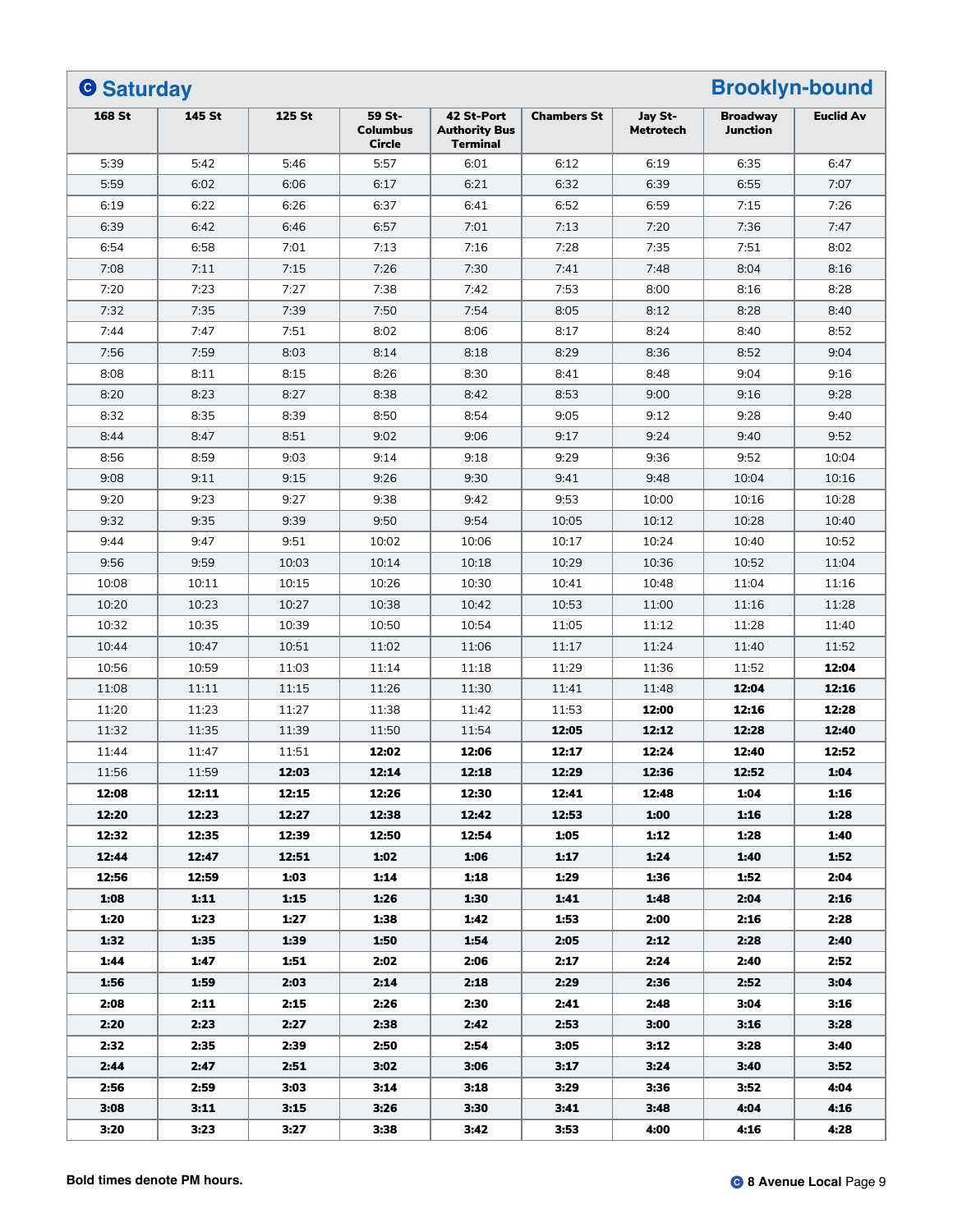| 168 St | 145 St | 125 St | 59 St-<br><b>Columbus</b><br>Circle | 42 St-Port<br><b>Authority Bus</b><br>Terminal | <b>Chambers St</b> | Jay St-<br><b>Metrotech</b> | <b>Broadway</b><br>Junction | <b>Euclid Av</b> |
|--------|--------|--------|-------------------------------------|------------------------------------------------|--------------------|-----------------------------|-----------------------------|------------------|
| 3:32   | 3:35   | 3:39   | 3:50                                | 3:54                                           | 4:05               | 4:12                        | 4:28                        | 4:40             |
| 3:44   | 3:47   | 3:51   | 4:02                                | 4:06                                           | 4:17               | 4:24                        | 4:40                        | 4:52             |
| 3:56   | 3:59   | 4:03   | 4:14                                | 4:18                                           | 4:29               | 4:36                        | 4:52                        | 5:04             |
| 4:08   | 4:11   | 4:15   | 4:26                                | 4:30                                           | 4:41               | 4:48                        | 5:04                        | 5:16             |
| 4:20   | 4:23   | 4:27   | 4:38                                | 4:42                                           | 4:53               | 5:00                        | 5:16                        | 5:28             |
| 4:32   | 4:35   | 4:39   | 4:50                                | 4:54                                           | 5:05               | 5:12                        | 5:28                        | 5:40             |
| 4:44   | 4:47   | 4:51   | 5:02                                | 5:06                                           | 5:17               | 5:24                        | 5:40                        | 5:52             |
| 4:56   | 4:59   | 5:03   | 5:14                                | 5:18                                           | 5:29               | 5:36                        | 5:52                        | 6:04             |
| 5:08   | 5:11   | 5:15   | 5:26                                | 5:30                                           | 5:41               | 5:48                        | 6:04                        | 6:16             |
| 5:20   | 5:23   | 5:27   | 5:38                                | 5:42                                           | 5:53               | 6:00                        | 6:16                        | 6:28             |
| 5:32   | 5:35   | 5:39   | 5:50                                | 5:54                                           | 6:05               | 6:12                        | 6:28                        | 6:40             |
| 5:44   | 5:47   | 5:51   | 6:02                                | 6:06                                           | 6:17               | 6:24                        | 6:40                        | 6:52             |
| 5:56   | 5:59   | 6:03   | 6:14                                | 6:18                                           | 6:29               | 6:36                        | 6:52                        | 7:04             |
| 6:08   | 6:11   | 6:15   | 6:26                                | 6:30                                           | 6:41               | 6:48                        | 7:04                        | 7:16             |
| 6:20   | 6:23   | 6:27   | 6:38                                | 6:42                                           | 6:53               | 7:00                        | 7:16                        | 7:28             |
| 6:32   | 6:35   | 6:39   | 6:50                                | 6:54                                           | 7:05               | 7:12                        | 7:28                        | 7:40             |
| 6:44   | 6:47   | 6:51   | 7:02                                | 7:06                                           | 7:17               | 7:24                        | 7:40                        | 7:52             |
| 6:56   | 6:59   | 7:03   | 7:14                                | 7:18                                           | 7:29               | 7:36                        | 7:52                        | 8:04             |
| 7:08   | 7:11   | 7:15   | 7:26                                | 7:30                                           | 7:41               | 7:48                        | 8:04                        | 8:15             |
| 7:20   | 7:23   | 7:27   | 7:38                                | 7:42                                           | 7:53               | 8:00                        | 8:16                        | 8:27             |
| 7:32   | 7:35   | 7:39   | 7:50                                | 7:54                                           | 8:05               | 8:12                        | 8:28                        | 8:39             |
| 7:44   | 7:47   | 7:51   | 8:02                                | 8:06                                           | 8:17               | 8:24                        | 8:40                        | 8:51             |
| 7:56   | 7:59   | 8:03   | 8:14                                | 8:18                                           | 8:29               | 8:36                        | 8:52                        | 9:03             |
| 8:08   | 8:11   | 8:15   | 8:26                                | 8:30                                           | 8:41               | 8:48                        | 9:04                        | 9:15             |
| 8:20   | 8:23   | 8:27   | 8:38                                | 8:42                                           | 8:53               | 9:00                        | 9:16                        | 9:27             |
| 8:32   | 8:35   | 8:39   | 8:50                                | 8:54                                           | 9:05               | 9:12                        | 9:28                        | 9:39             |
| 8:44   | 8:47   | 8:51   | 9:02                                | 9:06                                           | 9:17               | 9:24                        | 9:40                        | 9:51             |
| 8:56   | 8:59   | 9:03   | 9:14                                | 9:18                                           | 9:29               | 9:36                        | 9:52                        | 10:03            |
| 9:08   | 9:11   | 9:15   | 9:26                                | 9:30                                           | 9:41               | 9:48                        | 10:04                       | 10:15            |
| 9:20   | 9:23   | 9:27   | 9:38                                | 9:42                                           | 9:53               | 10:00                       | 10:16                       | 10:27            |
| 9:32   | 9:35   | 9:39   | 9:50                                | 9:54                                           | 10:05              | 10:12                       | 10:28                       | 10:39            |
| 9:44   | 9:47   | 9:51   | 10:02                               | 10:06                                          | 10:17              | 10:24                       | 10:40                       | 10:51            |
| 9:56   | 9:59   | 10:03  | 10:14                               | 10:18                                          | 10:29              | 10:36                       | 10:52                       | 11:03            |
| 10:09  | 10:13  | 10:16  | 10:28                               | 10:31                                          | 10:42              | 10:49                       | 11:05                       | 11:17            |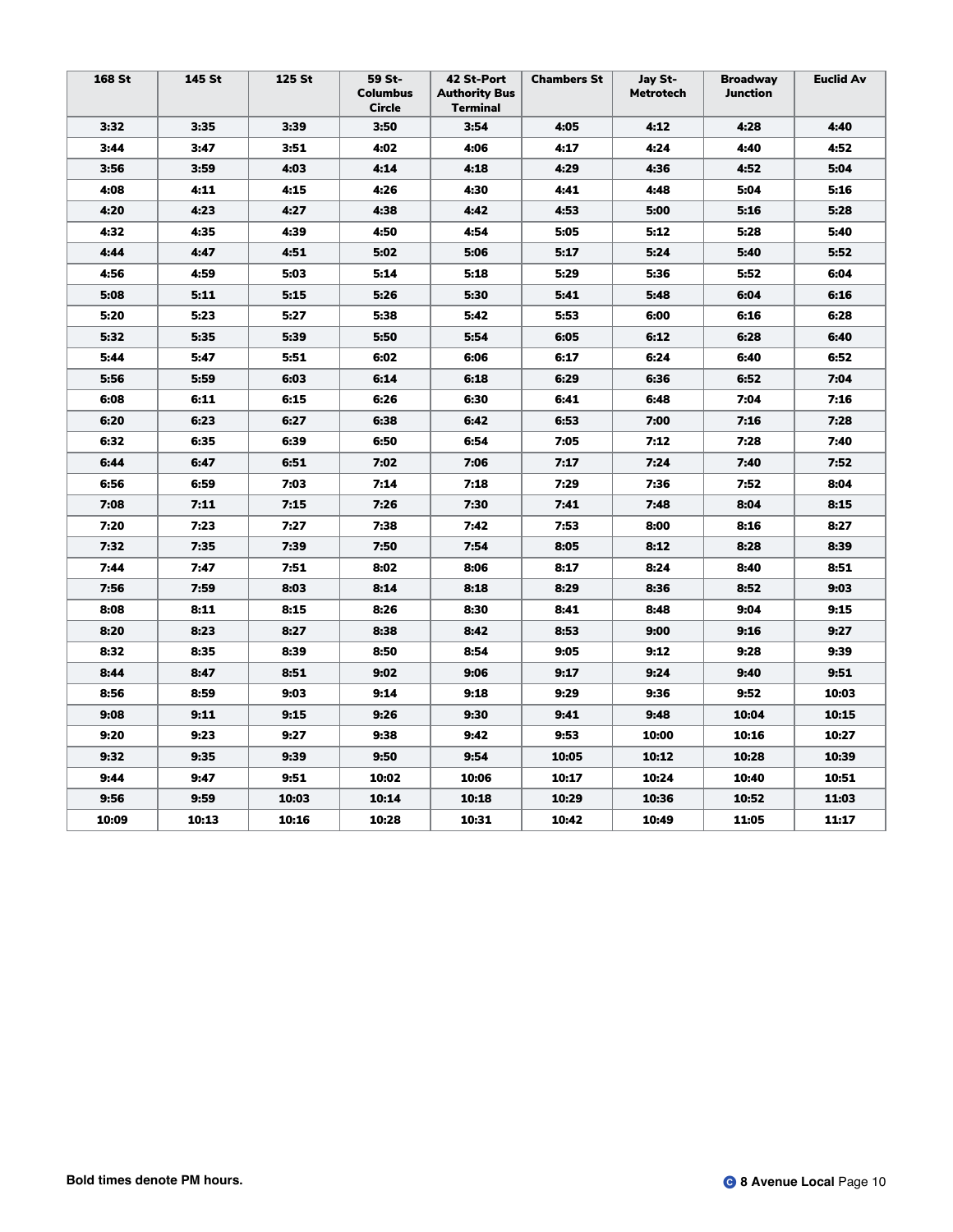| <b>O</b> Sunday  |                             |                             |                    |                                                       |                                     | 125 St |        |               |
|------------------|-----------------------------|-----------------------------|--------------------|-------------------------------------------------------|-------------------------------------|--------|--------|---------------|
| <b>Euclid Av</b> | <b>Broadway</b><br>Junction | Jay St-<br><b>Metrotech</b> | <b>Chambers St</b> | 42 St-Port<br><b>Authority Bus</b><br><b>Terminal</b> | 59 St-<br><b>Columbus</b><br>Circle |        | 145 St | <b>168 St</b> |
| 7:13             | 7:19                        | 7:34                        | 7:41               | 7:52                                                  | 7:56                                | 8:07   | 8:10   | 8:20          |
| 7:33             | 7:39                        | 7:54                        | 8:01               | 8:13                                                  | 8:16                                | 8:28   | 8:31   | 8:40          |
| 7:47             | 7:54                        | 8:08                        | 8:15               | 8:27                                                  | 8:30                                | 8:42   | 8:45   | 8:54          |
| 8:00             | 8:06                        | 8:21                        | 8:28               | 8:39                                                  | 8:43                                | 8:54   | 8:57   | 9:07          |
| 8:12             | 8:18                        | 8:34                        | 8:41               | 8:53                                                  | 8:56                                | 9:08   | 9:11   | 9:20          |
| 8:24             | 8:30                        | 8:45                        | 8:52               | 9:03                                                  | 9:07                                | 9:18   | 9:21   | 9:31          |
| 8:36             | 8:42                        | 8:57                        | 9:04               | 9:15                                                  | 9:19                                | 9:30   | 9:33   | 9:43          |
| 8:48             | 8:54                        | 9:09                        | 9:16               | 9:27                                                  | 9:31                                | 9:42   | 9:45   | 9:55          |
| 8:59             | 9:06                        | 9:20                        | 9:27               | 9:39                                                  | 9:43                                | 9:54   | 9:57   | 10:07         |
| 9:12             | 9:18                        | 9:34                        | 9:41               | 9:53                                                  | 9:56                                | 10:08  | 10:11  | 10:19         |
| 9:24             | 9:30                        | 9:45                        | 9:52               | 10:03                                                 | 10:07                               | 10:18  | 10:21  | 10:31         |
| 9:36             | 9:42                        | 9:57                        | 10:04              | 10:15                                                 | 10:19                               | 10:30  | 10:33  | 10:43         |
| 9:48             | 9:54                        | 10:09                       | 10:16              | 10:27                                                 | 10:31                               | 10:42  | 10:45  | 10:55         |
| 9:59             | 10:06                       | 10:20                       | 10:27              | 10:39                                                 | 10:43                               | 10:54  | 10:57  | 11:07         |
| 10:12            | 10:18                       | 10:34                       | 10:41              | 10:53                                                 | 10:56                               | 11:08  | 11:11  | 11:19         |
| 10:24            | 10:30                       | 10:45                       | 10:52              | 11:03                                                 | 11:07                               | 11:18  | 11:21  | 11:31         |
| 10:36            | 10:42                       | 10:57                       | 11:04              | 11:15                                                 | 11:19                               | 11:30  | 11:33  | 11:43         |
| 10:48            | 10:54                       | 11:09                       | 11:16              | 11:27                                                 | 11:31                               | 11:42  | 11:45  | 11:55         |
| 11:00            | 11:06                       | 11:21                       | 11:28              | 11:39                                                 | 11:43                               | 11:54  | 11:57  | 12:07         |
| 11:12            | 11:18                       | 11:34                       | 11:41              | 11:53                                                 | 11:56                               | 12:08  | 12:11  | 12:19         |
| 11:24            | 11:30                       | 11:45                       | 11:52              | 12:03                                                 | 12:07                               | 12:18  | 12:21  | 12:31         |
| 11:36            | 11:42                       | 11:57                       | 12:04              | 12:15                                                 | 12:19                               | 12:30  | 12:33  | 12:43         |
| 11:48            | 11:54                       | 12:09                       | 12:16              | 12:27                                                 | 12:31                               | 12:42  | 12:45  | 12:55         |
| 12:00            | 12:06                       | 12:21                       | 12:28              | 12:39                                                 | 12:43                               | 12:54  | 12:57  | 1:07          |
| 12:12            | 12:18                       | 12:34                       | 12:41              | 12:53                                                 | 12:56                               | 1:08   | 1:11   | 1:19          |
| 12:24            | 12:30                       | 12:45                       | 12:52              | 1:03                                                  | 1:07                                | 1:18   | 1:21   | 1:31          |
| 12:36            | 12:42                       | 12:57                       | 1:04               | 1:15                                                  | 1:19                                | 1:30   | 1:33   | 1:43          |
| 12:48            | 12:54                       | 1:09                        | 1:16               | 1:27                                                  | 1:31                                | 1:42   | 1:45   | 1:55          |
| 1:00             | 1:06                        | 1:21                        | 1:28               | 1:39                                                  | 1:43                                | 1:54   | 1:57   | 2:07          |
| 1:12             | 1:18                        | 1:34                        | 1:41               | 1:53                                                  | 1:56                                | 2:08   | 2:11   | 2:19          |
| 1:24             | 1:30                        | 1:45                        | 1:52               | 2:03                                                  | 2:07                                | 2:18   | 2:21   | 2:31          |
| 1:36             | 1:42                        | 1:57                        | 2:04               | 2:15                                                  | 2:19                                | 2:30   | 2:33   | 2:43          |
| 1:48             | 1:54                        | 2:09                        | 2:16               | 2:27                                                  | 2:31                                | 2:42   | 2:45   | 2:55          |
| 2:00             | 2:06                        | 2:21                        | 2:28               | 2:39                                                  | 2:43                                | 2:54   | 2:57   | 3:07          |
| 2:12             | 2:18                        | 2:34                        | 2:41               | 2:53                                                  | 2:56                                | 3:08   | 3:11   | 3:19          |
| 2:24             | 2:30                        | 2:45                        | 2:52               | 3:03                                                  | 3:07                                | 3:18   | 3:21   | 3:31          |
| 2:36             | 2:42                        | 2:57                        | 3:04               | 3:15                                                  | 3:19                                | 3:30   | 3:33   | 3:43          |
| 2:48             | 2:54                        | 3:09                        | 3:16               | 3:27                                                  | 3:31                                | 3:42   | 3:45   | 3:55          |
| 3:00             | 3:06                        | 3:21                        | 3:28               | 3:39                                                  | 3:43                                | 3:54   | 3:57   | 4:07          |
| 3:12             | 3:18                        | 3:34                        | 3:41               | 3:53                                                  | 3:56                                | 4:08   | 4:11   | 4:19          |
| 3:24             | 3:30                        | 3:45                        | 3:52               | 4:03                                                  | 4:07                                | 4:18   | 4:21   | 4:31          |
| 3:36             | 3:42                        | 3:57                        | 4:04               | 4:15                                                  | 4:19                                | 4:30   | 4:33   | 4:43          |
| 3:48             | 3:54                        | 4:09                        | 4:16               | 4:27                                                  | 4:31                                | 4:42   | 4:45   | 4:55          |
| 4:00             | 4:06                        | 4:21                        | 4:28               | 4:39                                                  | 4:43                                | 4:54   | 4:57   | 5:07          |
| 4:12             | 4:18                        | 4:34                        | 4:41               | 4:53                                                  | 4:56                                | 5:08   | 5:11   | 5:19          |
| 4:24             | 4:30                        | 4:45                        | 4:52               | 5:03                                                  | 5:07                                | 5:18   | 5:21   | 5:31          |
| 4:36             | 4:42                        | 4:57                        | 5:04               | 5:15                                                  | 5:19                                | 5:30   | 5:33   | 5:43          |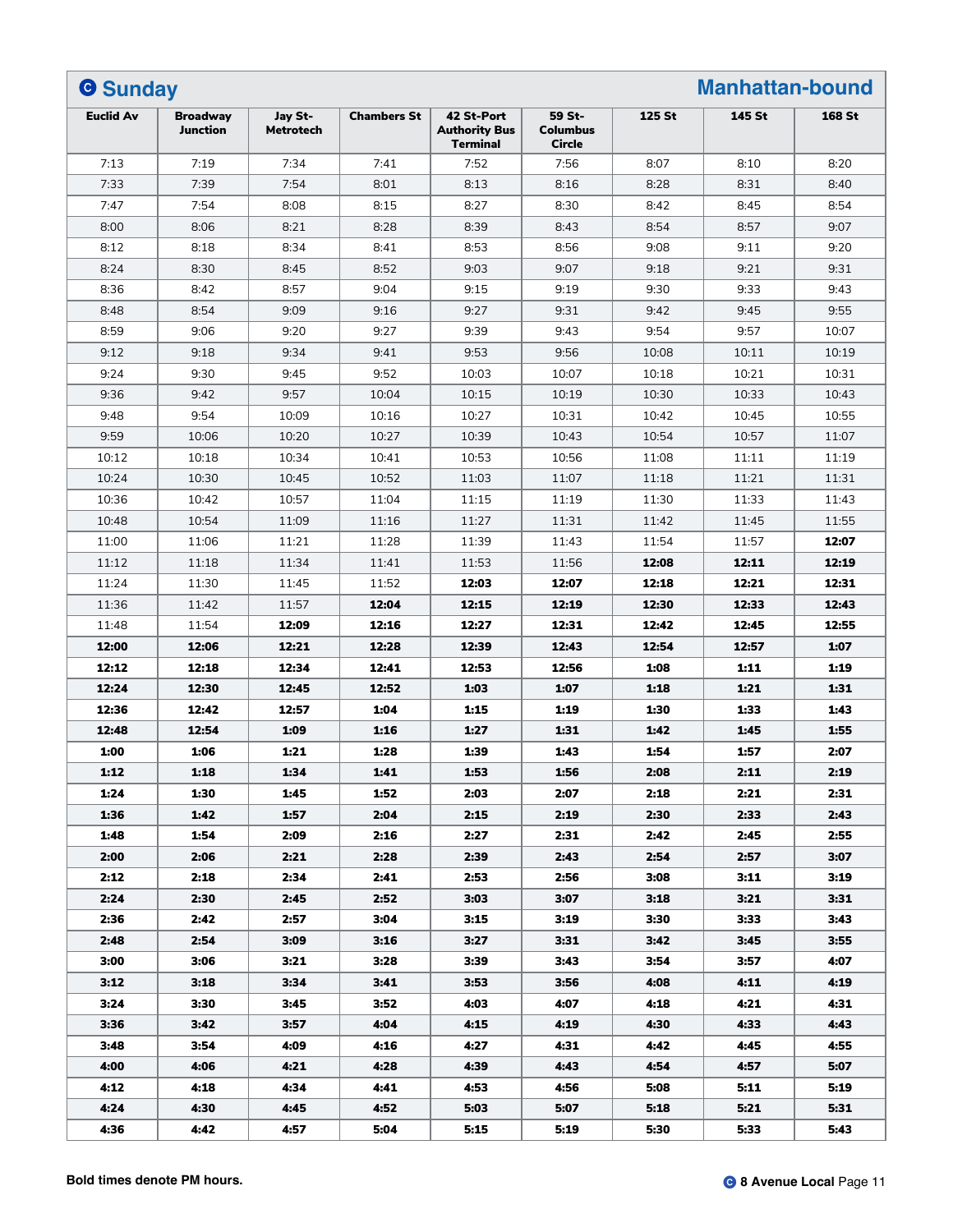| <b>Euclid Av</b> | <b>Broadway</b><br><b>Junction</b> | Jay St-<br><b>Metrotech</b> | <b>Chambers St</b> | 42 St-Port<br><b>Authority Bus</b><br>Terminal | 59 St-<br><b>Columbus</b><br>Circle | 125 St | 145 St | 168 St |
|------------------|------------------------------------|-----------------------------|--------------------|------------------------------------------------|-------------------------------------|--------|--------|--------|
| 4:48             | 4:54                               | 5:09                        | 5:16               | 5:27                                           | 5:31                                | 5:42   | 5:45   | 5:55   |
| 5:00             | 5:06                               | 5:21                        | 5:28               | 5:39                                           | 5:43                                | 5:54   | 5:57   | 6:07   |
| 5:12             | 5:18                               | 5:34                        | 5:41               | 5:53                                           | 5:56                                | 6:08   | 6:11   | 6:19   |
| 5:24             | 5:30                               | 5:45                        | 5:52               | 6:03                                           | 6:07                                | 6:18   | 6:21   | 6:31   |
| 5:36             | 5:42                               | 5:57                        | 6:04               | 6:17                                           | 6:20                                | 6:32   | 6:35   | 6:43   |
| 5:48             | 5:54                               | 6:09                        | 6:16               | 6:28                                           | 6:31                                | 6:43   | 6:46   | 6:55   |
| 6:00             | 6:06                               | 6:21                        | 6:28               | 6:39                                           | 6:43                                | 6:54   | 6:57   | 7:07   |
| 6:12             | 6:18                               | 6:34                        | 6:41               | 6:53                                           | 6:56                                | 7:08   | 7:11   | 7:19   |
| 6:24             | 6:30                               | 6:45                        | 6:52               | 7:03                                           | 7:07                                | 7:18   | 7:21   | 7:31   |
| 6:36             | 6:42                               | 6:57                        | 7:04               | 7:15                                           | 7:19                                | 7:30   | 7:33   | 7:43   |
| 6:48             | 6:54                               | 7:09                        | 7:16               | 7:27                                           | 7:31                                | 7:42   | 7:45   | 7:55   |
| 7:00             | 7:06                               | 7:21                        | 7:28               | 7:39                                           | 7:43                                | 7:54   | 7:57   | 8:07   |
| 7:12             | 7:18                               | 7:35                        | 7:42               | 7:53                                           | 7:57                                | 8:08   | 8:11   | 8:21   |
| 7:24             | 7:30                               | 7:47                        | 7:54               | 8:05                                           | 8:09                                | 8:20   | 8:23   | 8:33   |
| 7:36             | 7:42                               | 7:59                        | 8:06               | 8:17                                           | 8:21                                | 8:32   | 8:35   | 8:45   |
| 7:48             | 7:54                               | 8:11                        | 8:18               | 8:29                                           | 8:33                                | 8:44   | 8:47   | 8:57   |
| 8:00             | 8:06                               | 8:23                        | 8:30               | 8:41                                           | 8:45                                | 8:56   | 8:59   | 9:09   |
| 8:12             | 8:18                               | 8:35                        | 8:42               | 8:53                                           | 8:57                                | 9:08   | 9:11   | 9:21   |
| 8:24             | 8:30                               | 8:47                        | 8:54               | 9:05                                           | 9:09                                | 9:20   | 9:23   | 9:33   |
| 8:36             | 8:42                               | 8:59                        | 9:06               | 9:17                                           | 9:21                                | 9:32   | 9:35   | 9:45   |
| 8:48             | 8:54                               | 9:11                        | 9:18               | 9:29                                           | 9:33                                | 9:44   | 9:47   | 9:57   |
| 9:00             | 9:06                               | 9:23                        | 9:30               | 9:41                                           | 9:45                                | 9:56   | 9:59   | 10:09  |
| 9:12             | 9:18                               | 9:35                        | 9:42               | 9:53                                           | 9:57                                | 10:08  | 10:11  | 10:21  |
| 9:24             | 9:30                               | 9:47                        | 9:54               | 10:05                                          | 10:09                               | 10:20  | 10:23  | 10:33  |
| 9:36             | 9:42                               | 9:59                        | 10:06              | 10:17                                          | 10:21                               | 10:32  | 10:35  | 10:45  |
| 9:48             | 9:54                               | 10:11                       | 10:18              | 10:29                                          | 10:33                               | 10:44  | 10:47  | 10:57  |
| 10:05            | 10:12                              | 10:26                       | 10:33              | 10:45                                          | 10:48                               | 11:00  | 11:03  | 11:12  |
| 10:21            | 10:27                              | 10:42                       | 10:49              | 11:00                                          | 11:04                               | 11:15  | 11:18  | 11:28  |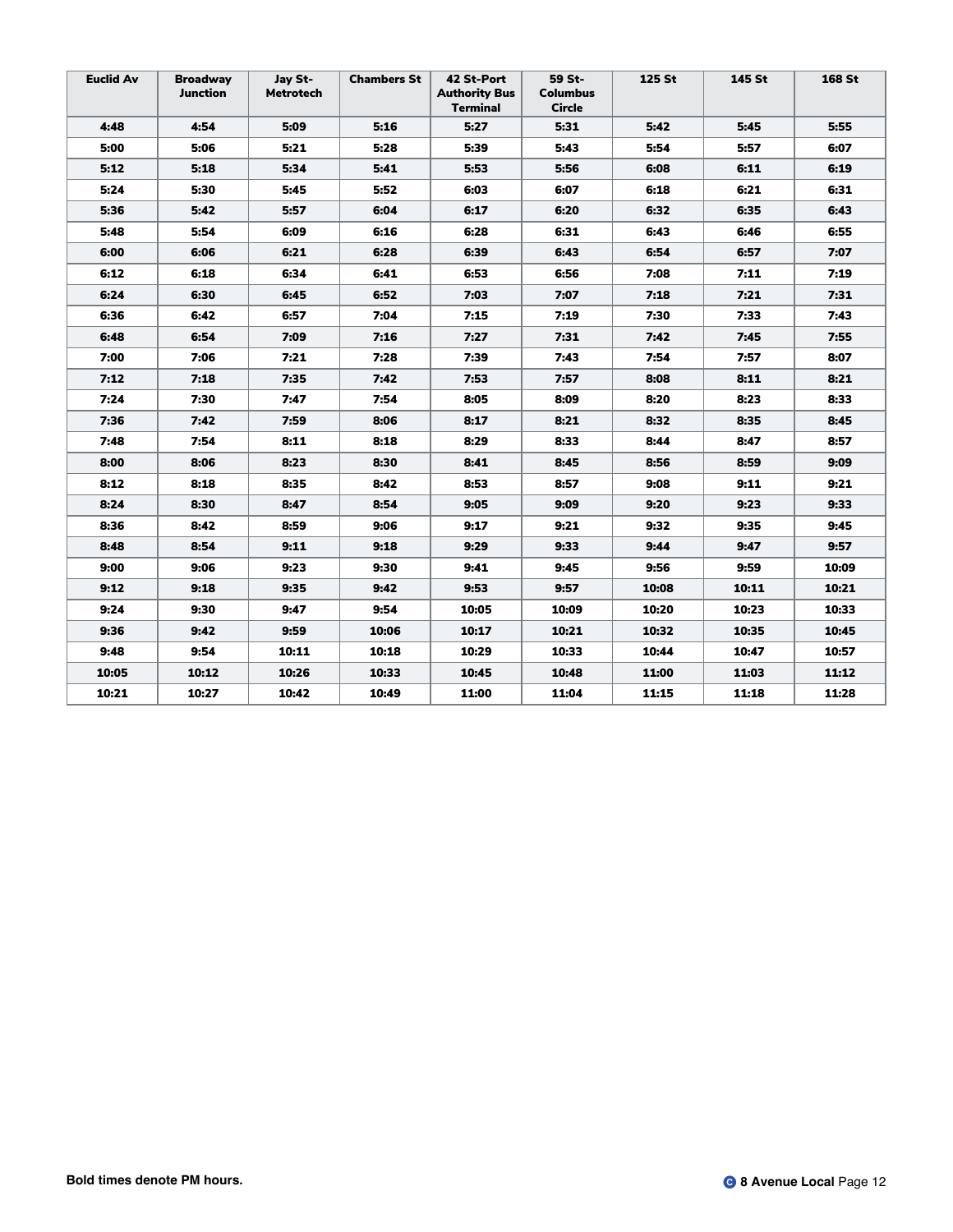| <b>Brooklyn-bound</b><br><b>O</b> Sunday |              |              |                                     |                                                       |                    |                             |                                    |                  |
|------------------------------------------|--------------|--------------|-------------------------------------|-------------------------------------------------------|--------------------|-----------------------------|------------------------------------|------------------|
| <b>168 St</b>                            | 145 St       | 125 St       | 59 St-<br><b>Columbus</b><br>Circle | 42 St-Port<br><b>Authority Bus</b><br><b>Terminal</b> | <b>Chambers St</b> | Jay St-<br><b>Metrotech</b> | <b>Broadwav</b><br><b>Junction</b> | <b>Euclid Av</b> |
| 6:59                                     | 7:02         | 7:06         | 7:17                                | 7:21                                                  | 7:32               | 7:39                        | 7:55                               | 8:06             |
| 7:19                                     | 7:22         | 7:26         | 7:37                                | 7:41                                                  | 7:52               | 7:59                        | 8:15                               | 8:27             |
| 7:39                                     | 7:42         | 7:46         | 7:57                                | 8:01                                                  | 8:12               | 8:19                        | 8:35                               | 8:46             |
| 7:54                                     | 7:57         | 8:01         | 8:12                                | 8:16                                                  | 8:27               | 8:34                        | 8:50                               | 9:02             |
| 8:06                                     | 8:09         | 8:13         | 8:24                                | 8:28                                                  | 8:39               | 8:46                        | 9:02                               | 9:13             |
| 8:18                                     | 8:21         | 8:25         | 8:36                                | 8:40                                                  | 8:51               | 8:58                        | 9:14                               | 9:26             |
| 8:30                                     | 8:33         | 8:37         | 8:48                                | 8:52                                                  | 9:03               | 9:10                        | 9:26                               | 9:38             |
| 8:42                                     | 8:45         | 8:49         | 9:00                                | 9:04                                                  | 9:15               | 9:22                        | 9:38                               | 9:50             |
| 8:54                                     | 8:57         | 9:01         | 9:12                                | 9:16                                                  | 9:27               | 9:34                        | 9:50                               | 10:02            |
| 9:06                                     | 9:09         | 9:13         | 9:24                                | 9:28                                                  | 9:39               | 9:46                        | 10:02                              | 10:14            |
| 9:18                                     | 9:21         | 9:25         | 9:36                                | 9:40                                                  | 9:51               | 9:58                        | 10:14                              | 10:26            |
| 9:30                                     | 9:33         | 9:37         | 9:48                                | 9:52                                                  | 10:03              | 10:10                       | 10:26                              | 10:38            |
| 9:42                                     | 9:45         | 9:49         | 10:00                               | 10:04                                                 | 10:15              | 10:22                       | 10:38                              | 10:49            |
| 9:54                                     | 9:57         | 10:01        | 10:12                               | 10:16                                                 | 10:27              | 10:34                       | 10:50                              | 11:02            |
| 10:06                                    | 10:09        | 10:13        | 10:24                               | 10:28                                                 | 10:39              | 10:46                       | 11:02                              | 11:14            |
| 10:18                                    | 10:21        | 10:25        | 10:36                               | 10:40                                                 | 10:51              | 10:58                       | 11:14                              | 11:26            |
| 10:30                                    | 10:33        | 10:37        | 10:48                               | 10:52                                                 | 11:03              | 11:10                       | 11:26                              | 11:38            |
| 10:42                                    | 10:45        | 10:49        | 11:00                               | 11:04                                                 | 11:15              | 11:22                       | 11:38                              | 11:50            |
| 10:54                                    | 10:57        | 11:01        | 11:12                               | 11:16                                                 | 11:27              | 11:34                       | 11:50                              | 12:02            |
| 11:06                                    | 11:09        | 11:13        | 11:24                               | 11:28                                                 | 11:39              | 11:46                       | 12:02                              | 12:14            |
| 11:18                                    | 11:21        | 11:25        | 11:36                               | 11:40                                                 | 11:51              | 11:58                       | 12:14                              | 12:26            |
| 11:30                                    | 11:33        | 11:37        | 11:48                               | 11:52                                                 | 12:03              | 12:10                       | 12:26                              | 12:38            |
| 11:42                                    | 11:45        | 11:49        | 12:00                               | 12:04                                                 | 12:17              | 12:24                       | 12:40                              | 12:50            |
| 11:54                                    | 11:57        | 12:01        | 12:12                               | 12:16                                                 | 12:27              | 12:34                       | 12:50                              | 1:02             |
| 12:06                                    | 12:09        | 12:13        | 12:24                               | 12:28                                                 | 12:39              | 12:46                       | 1:02                               | 1:14             |
| 12:18                                    | 12:21        | 12:25        | 12:36                               | 12:40                                                 | 12:51              | 12:58                       | 1:14                               | 1:26             |
| 12:30                                    | 12:33        | 12:37        | 12:48                               | 12:52                                                 | 1:03               | 1:10                        | 1:26                               | 1:38             |
| 12:42                                    | 12:45        | 12:49        | 1:00                                | 1:04                                                  | 1:17               | 1:24                        | 1:40                               | 1:50             |
| 12:54                                    | 12:57        | 1:01         | 1:12                                | 1:16                                                  | 1:27               | 1:34                        | 1:50                               | 2:02             |
|                                          |              |              |                                     |                                                       |                    |                             |                                    |                  |
| 1:06<br>1:18                             | 1:09<br>1:21 | 1:13<br>1:25 | 1:24<br>1:36                        | 1:28<br>1:40                                          | 1:39<br>1:51       | 1:46<br>1:58                | 2:02<br>2:14                       | 2:14<br>2:26     |
| 1:30                                     | 1:33         | 1:37         | 1:48                                | 1:52                                                  | 2:03               | 2:10                        | 2:26                               | 2:38             |
|                                          |              |              | 2:00                                |                                                       |                    |                             |                                    | 2:50             |
| 1:42                                     | 1:45         | 1:49         |                                     | 2:04                                                  | 2:15               | 2:22                        | 2:38                               |                  |
| 1:54                                     | 1:57         | 2:01         | 2:12                                | 2:16                                                  | 2:27               | 2:34                        | 2:50                               | 3:02             |
| 2:06                                     | 2:09         | 2:13         | 2:24                                | 2:28                                                  | 2:39               | 2:46                        | 3:02                               | 3:14             |
| 2:18                                     | 2:21         | 2:25         | 2:36                                | 2:40                                                  | 2:51               | 2:58                        | 3:14                               | 3:26             |
| 2:30                                     | 2:33         | 2:37         | 2:48                                | 2:52                                                  | 3:03               | 3:10                        | 3:26                               | 3:38             |
| 2:42                                     | 2:45         | 2:49         | 3:00                                | 3:04                                                  | 3:15               | 3:22                        | 3:38                               | 3:50             |
| 2:54                                     | 2:57         | 3:01         | 3:12                                | 3:16                                                  | 3:27               | 3:34                        | 3:50                               | 4:02             |
| 3:06                                     | 3:09         | 3:13         | 3:24                                | 3:28                                                  | 3:39               | 3:46                        | 4:02                               | 4:14             |
| 3:18                                     | 3:21         | 3:25         | 3:36                                | 3:40                                                  | 3:51               | 3:58                        | 4:14                               | 4:26             |
| 3:30                                     | 3:33         | 3:37         | 3:48                                | 3:52                                                  | 4:03               | 4:10                        | 4:26                               | 4:38             |
| 3:42                                     | 3:45         | 3:49         | 4:00                                | 4:04                                                  | 4:15               | 4:22                        | 4:38                               | 4:50             |
| 3:54                                     | 3:57         | 4:01         | 4:12                                | 4:16                                                  | 4:27               | 4:34                        | 4:50                               | 5:02             |
| 4:06                                     | 4:09         | 4:13         | 4:24                                | 4:28                                                  | 4:39               | 4:46                        | 5:02                               | 5:14             |
| 4:18                                     | 4:21         | 4:25         | 4:36                                | 4:40                                                  | 4:51               | 4:58                        | 5:14                               | 5:26             |
| 4:30                                     | 4:33         | 4:37         | 4:48                                | 4:52                                                  | 5:03               | 5:10                        | 5:26                               | 5:38             |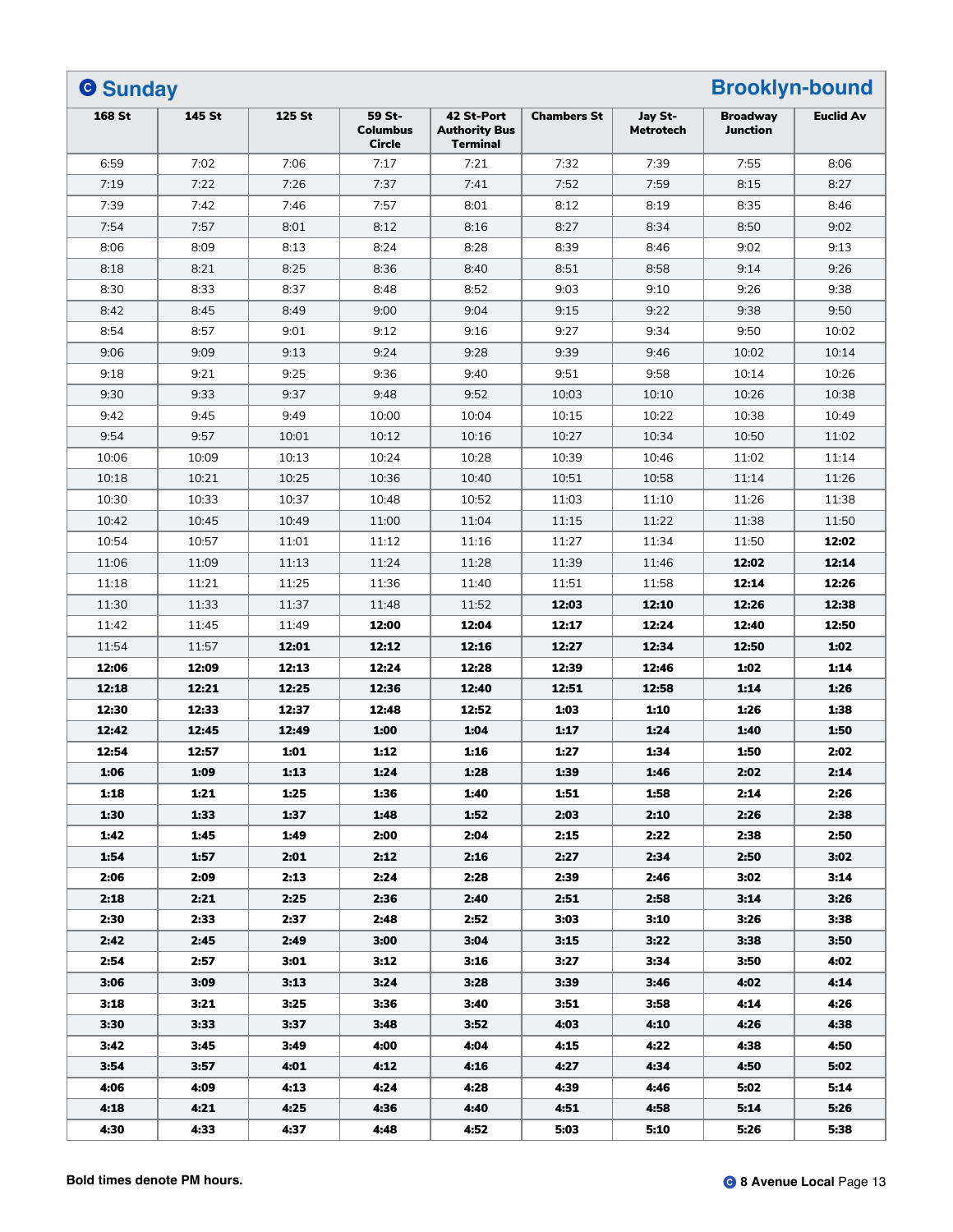| <b>168 St</b> | 145 St | 125 St | 59 St-<br><b>Columbus</b><br><b>Circle</b> | 42 St-Port<br><b>Authority Bus</b><br>Terminal | <b>Chambers St</b> | Jay St-<br>Metrotech | <b>Broadway</b><br>Junction | <b>Euclid Av</b> |
|---------------|--------|--------|--------------------------------------------|------------------------------------------------|--------------------|----------------------|-----------------------------|------------------|
| 4:42          | 4:45   | 4:49   | 5:00                                       | 5:04                                           | 5:15               | 5:22                 | 5:38                        | 5:50             |
| 4:54          | 4:57   | 5:01   | 5:12                                       | 5:16                                           | 5:27               | 5:34                 | 5:50                        | 6:02             |
| 5:06          | 5:09   | 5:13   | 5:24                                       | 5:28                                           | 5:39               | 5:46                 | 6:02                        | 6:14             |
| 5:18          | 5:21   | 5:25   | 5:36                                       | 5:40                                           | 5:51               | 5:58                 | 6:14                        | 6:26             |
| 5:30          | 5:33   | 5:37   | 5:48                                       | 5:52                                           | 6:03               | 6:10                 | 6:26                        | 6:38             |
| 5:42          | 5:45   | 5:49   | 6:00                                       | 6:04                                           | 6:15               | 6:22                 | 6:38                        | 6:50             |
| 5:54          | 5:57   | 6:01   | 6:12                                       | 6:16                                           | 6:27               | 6:34                 | 6:50                        | 7:02             |
| 6:06          | 6:09   | 6:13   | 6:24                                       | 6:28                                           | 6:39               | 6:46                 | 7:02                        | 7:14             |
| 6:18          | 6:21   | 6:25   | 6:36                                       | 6:40                                           | 6:51               | 6:58                 | 7:14                        | 7:26             |
| 6:30          | 6:33   | 6:37   | 6:48                                       | 6:52                                           | 7:03               | 7:10                 | 7:26                        | 7:38             |
| 6:42          | 6:45   | 6:49   | 7:00                                       | 7:04                                           | 7:15               | 7:22                 | 7:38                        | 7:50             |
| 6:54          | 6:57   | 7:01   | 7:12                                       | 7:16                                           | 7:27               | 7:34                 | 7:50                        | 8:02             |
| 7:06          | 7:09   | 7:13   | 7:24                                       | 7:28                                           | 7:39               | 7:46                 | 8:02                        | 8:14             |
| 7:18          | 7:21   | 7:25   | 7:36                                       | 7:40                                           | 7:51               | 7:58                 | 8:14                        | 8:26             |
| 7:30          | 7:33   | 7:37   | 7:48                                       | 7:52                                           | 8:03               | 8:10                 | 8:26                        | 8:38             |
| 7:42          | 7:45   | 7:49   | 8:00                                       | 8:04                                           | 8:15               | 8:22                 | 8:38                        | 8:50             |
| 7:54          | 7:57   | 8:01   | 8:12                                       | 8:16                                           | 8:27               | 8:34                 | 8:50                        | 9:02             |
| 8:06          | 8:09   | 8:13   | 8:24                                       | 8:28                                           | 8:39               | 8:46                 | 9:02                        | 9:14             |
| 8:18          | 8:21   | 8:25   | 8:36                                       | 8:40                                           | 8:51               | 8:58                 | 9:14                        | 9:26             |
| 8:30          | 8:33   | 8:37   | 8:48                                       | 8:52                                           | 9:03               | 9:10                 | 9:26                        | 9:38             |
| 8:42          | 8:45   | 8:49   | 9:00                                       | 9:04                                           | 9:15               | 9:22                 | 9:38                        | 9:50             |
| 8:54          | 8:57   | 9:01   | 9:12                                       | 9:16                                           | 9:27               | 9:34                 | 9:50                        | 10:02            |
| 9:06          | 9:09   | 9:13   | 9:24                                       | 9:28                                           | 9:39               | 9:46                 | 10:02                       | 10:14            |
| 9:18          | 9:21   | 9:25   | 9:36                                       | 9:40                                           | 9:51               | 9:58                 | 10:14                       | 10:26            |
| 9:30          | 9:33   | 9:37   | 9:48                                       | 9:52                                           | 10:03              | 10:10                | 10:26                       | 10:38            |
| 9:42          | 9:45   | 9:49   | 10:00                                      | 10:04                                          | 10:15              | 10:22                | 10:38                       | 10:50            |
| 9:54          | 9:57   | 10:01  | 10:12                                      | 10:16                                          | 10:28              | 10:35                | 10:51                       | 11:03            |
| 10:10         | 10:13  | 10:17  | 10:28                                      | 10:32                                          | 10:43              | 10:50                | 11:06                       | 11:18            |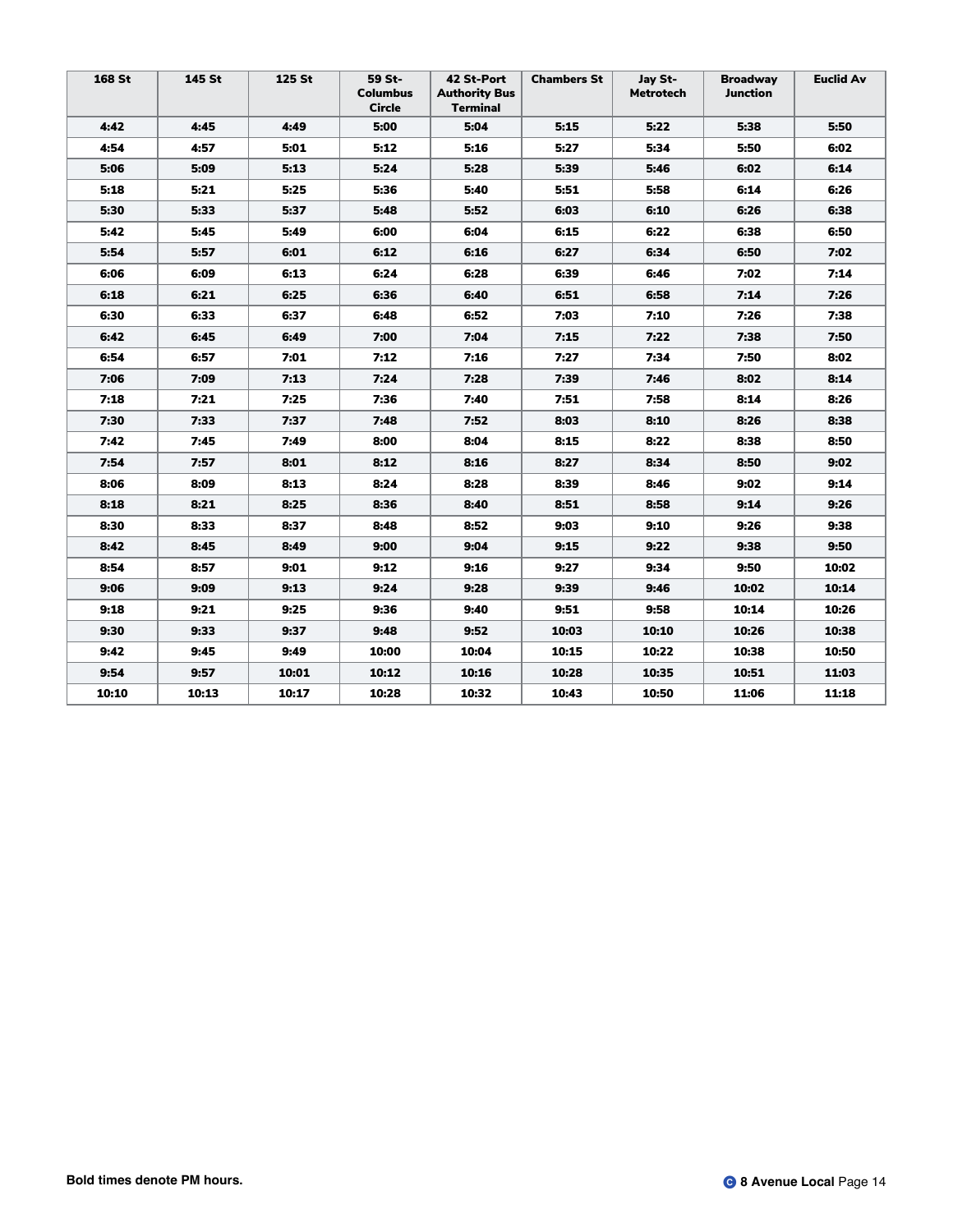



tr00ca21245